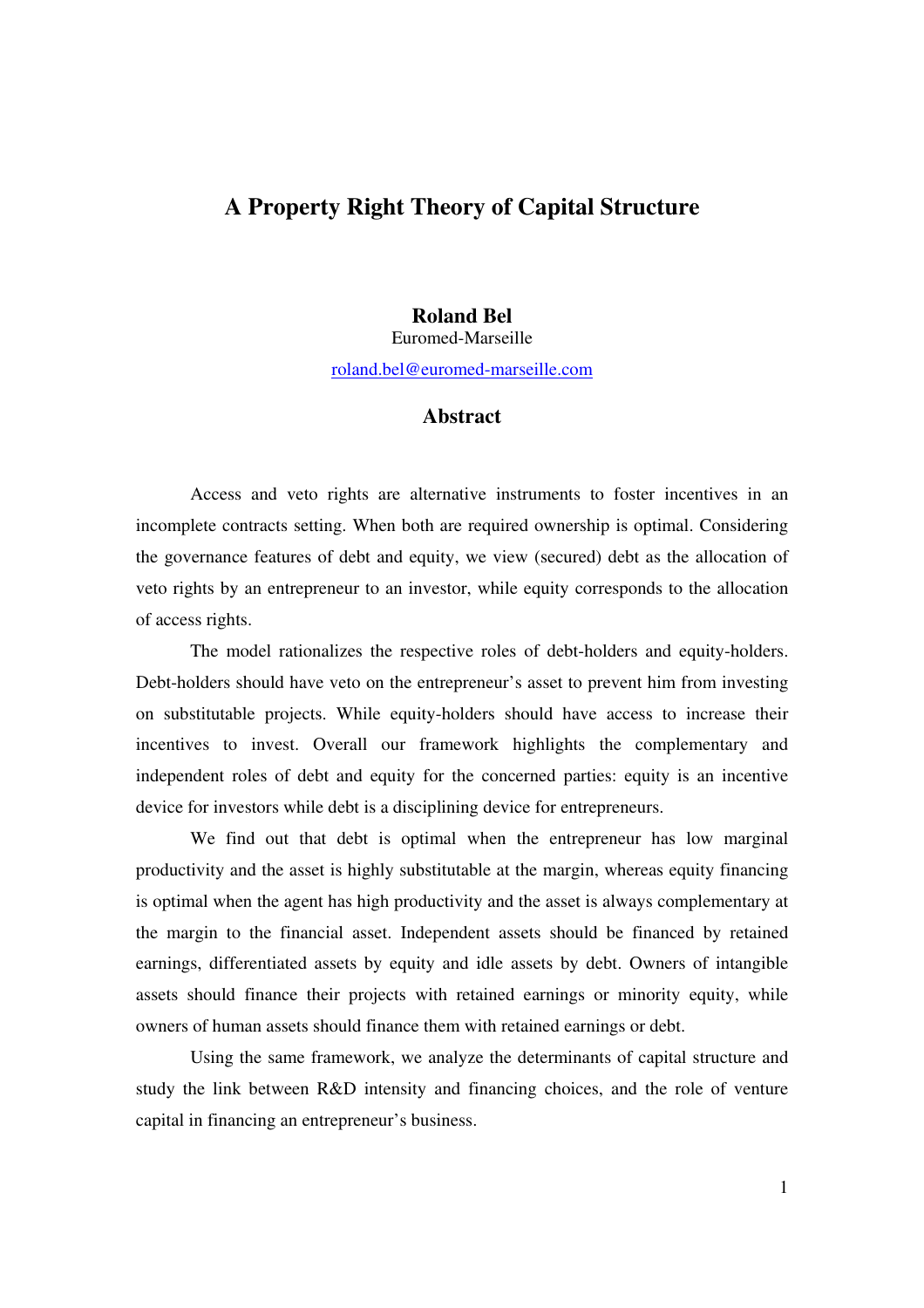#### **1. Introduction**

-

Since Modigliani-Miller (1959) and their irrelevance theorem, many scholars have tried to find explanations to the capital structure of the firm and in particular the choice between debt and equity. Several theories have emerged, in particular the trade-off theory, based on cost-benefit analysis of debt and dividends, the free cash-flow theory (Jensen & Meckling, 1976) based on agency costs, and the pecking order theory (Myers, 1984) based on asymmetric information<sup>1</sup>. This paper proposes a theory based on the allocation of rights.

Property rights have long been an important topic for economists (Coase, 1960, Alchian, 1961, Demsetz, 1967) but their formalization is more recent. In particular, the incomplete contracts literature emphasizes the role of control rights in providing incentives. *Ownership* (Grossman and Hart, 1986, Hart and Moore, 1990) provides ex ante incentives to invest, *access* (Rajan and Zingales, 1998) provides power, and *exclusive contracts* (Segal and Whinston, 2000, de Meza and Selvaggi, 2007) foster investment. Consolidating those approaches, and building on Segal (2003), Bel (2008) defines control as 'access with no outside veto' and shows that access and veto (exclusion) are alternative instruments to foster ex ante incentives in an incomplete contracts environment. When both are required, integration (ownership) is optimal.

In this context, – direct – control is exercised by access (provided no one else has veto), and – indirect – control is provided by veto.

Corporate finance theory still does not properly explain the coexistence of multiple securities with differentiated control rights (Tirole, 2001). Here we consider the governance features of debt and equity, and their respective incentive effects on all the agents involved: the managers and the lenders. (Secured) debt is characterized by contractual constraints and a pre-emptive role but no intrusion (Williamson, 1988) and thus corresponds to the allocation of veto power on the assets of the firm to the debtholder<sup>2</sup>. The entrepreneur cannot "steal" the assets underlying the project to be financed (Hart and Moore, 1994) and cannot benefit from their revenue stream without the debt-

<sup>&</sup>lt;sup>1</sup> See Harris and Raviv (1991) for a survey of capital structure theories and Myers (2001) for an overview.

 $2$  Hansmann and Kraakman (2002) define a security interest as 'a contingent claim on an asset that permits the holder of the interest to take physical possession of the asset and sell it to a third party upon the nonpayment of the debt'. They explain that a security interest is a property right because it is enforceable against subsequent transferees of rights in the asset.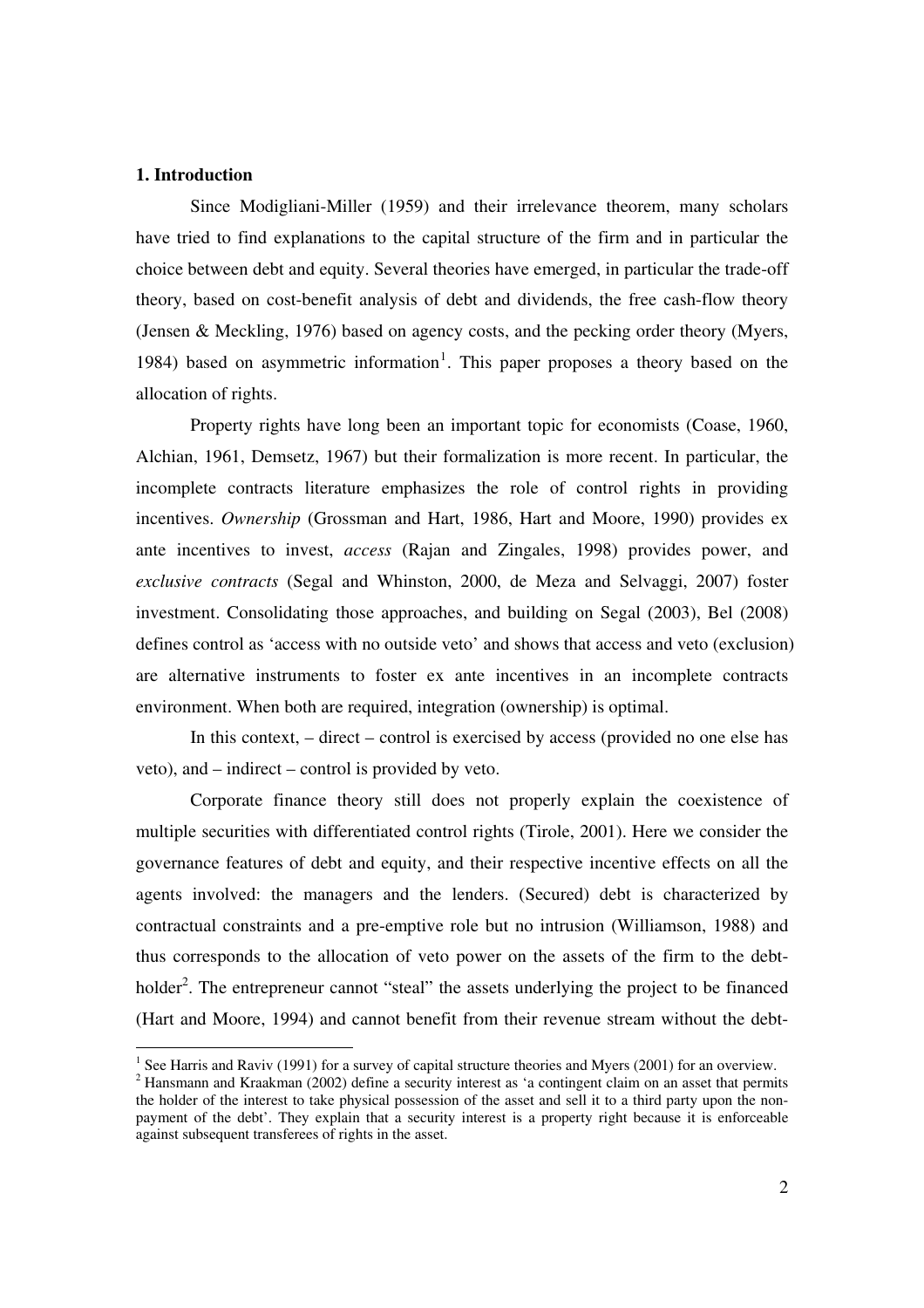holder. On the other hand, equity is characterized by a residual claimant role and extensive intrusion (Williamson, 1988) and thus corresponds to the allocation of access to the equity-holder (who gets income rights). We define the concept of focus effect (focusing on fewer investment opportunities may increase the marginal product of investment) and find that equity is more efficient than debt (in terms of total welfare) when the marginal productivity of the productive agent with her own asset is higher than the focus effect.

In an incomplete contract setting, we show the following results. If the financial asset is always complementary (at the margin) to the entrepreneur's asset and the productivity of the entrepreneur with his asset is higher than the focus effect, he should raise equity (i.e. give access to the financial investor). But when his productivity becomes lower than the focus effect, the financial investor should take full ownership. If the entrepreneur's asset is always substitute at the margin (even in presence of the financial asset) to other assets and the productivity of the firm is lower than the focus effect, it should raise debt (i.e. give veto to the financial investor). But if its productivity is higher than the focus effect, the firm should finance its investments by itself (i.e. retained earnings).

The intuition is the following. When the financial asset is complementary (at the margin) to the entrepreneur's asset in presence of other assets, giving access to the financial investor will increase its incentives and its marginal productivity without decreasing the marginal productivity of the productive agent (they both are residual claimants). Moreover it will increase the incentives of potential additional investors. Thus it is efficient from a welfare point-of-view. On the other hand, when the entrepreneur's asset is substitute (at the margin) with other assets even in presence of the financial asset, his incentives may be reduced. Giving veto to the financial investor will prevent the entrepreneur from making investment in substitute assets. In other words, the debt, by creating a strain on the firm's cash flow, prevents the entrepreneur agent from engaging in hazardous investments.

The model rationalizes the respective roles of debt-holders and equity-holders. Debt-holders should have veto on the physical asset to prevent managers from merging substitute assets (or from investing on too many projects). While equity-holders should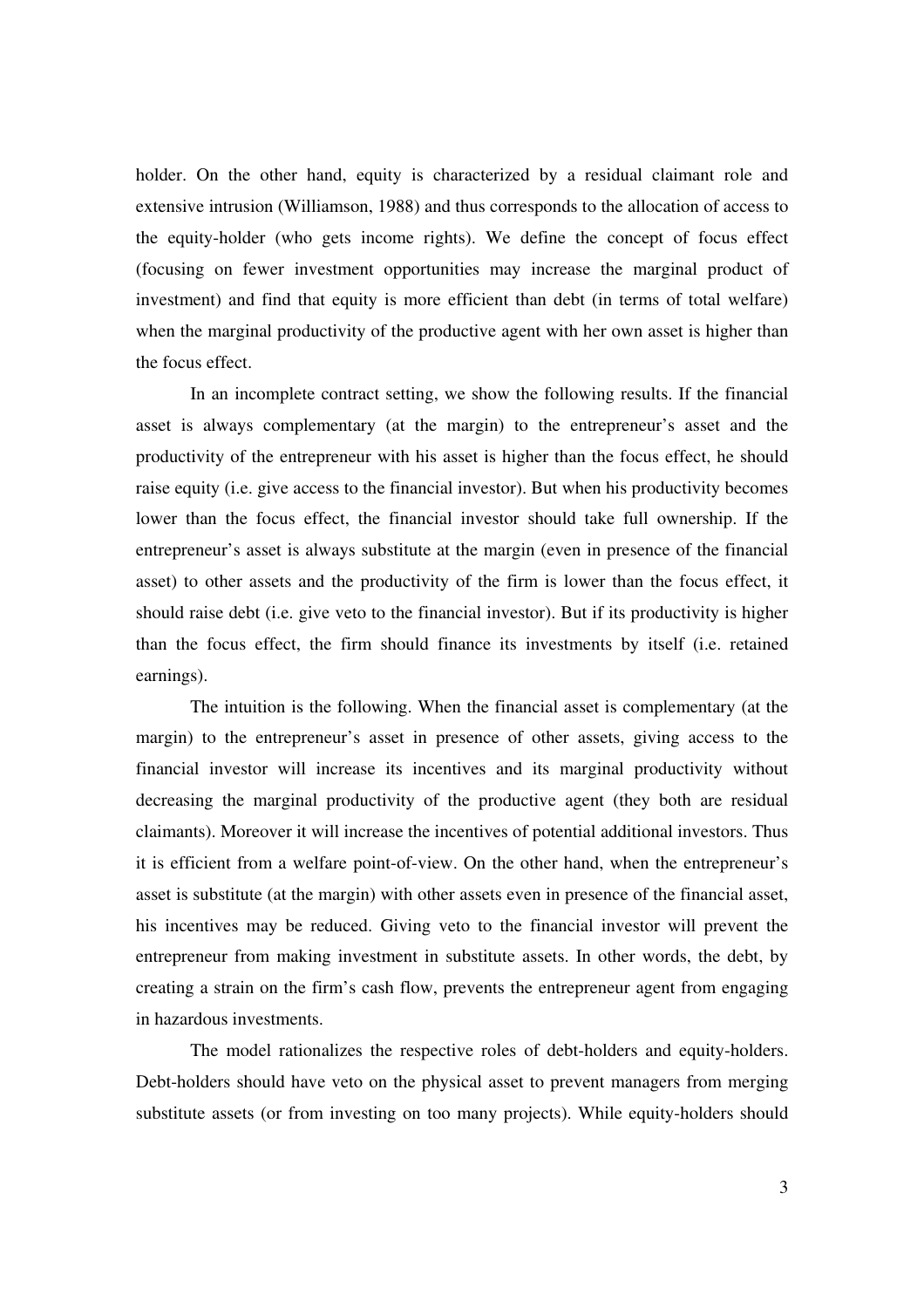have access to increase their and additional investors' incentives to invest. Overall our framework highlights the complementary and independent roles of debt and equity for the concerned parties: equity is an incentive device for investors while debt is a disciplining device for managers. This interpretation of our model provides a rationalization of the free cash-flow theory, which states that debt is the solution to force managers to pay out cash rather than investing in hazardous or unprofitable projects<sup>3</sup>. Our interpretation is also similar to a 'debt is hard, equity is soft' formulation *a la* Dewatripont and Tirole (1994), Hart and Moore (1990b), or Berkovitch and Israel (1996).

Using the same framework, we also study the link between R&D intensity and financing choices, and the role of venture capital in financing an entrepreneur's business.

The framework points out how a proper allocation of control rights determines the capital structure and achieves the optimal outcome. The technical foundation for the model is provided by Hart and Moore (1990) and Bel (2008). Hart and Moore provide the original framework for modeling the role of ownership allocation in an incomplete contract environment, while Bel de-bundles ownership into access and veto rights.

This paper brings about two new perspectives to the study of capital structure in an incomplete contract setting. First, in the study of an entrepreneur's financing, we account for a second entrepreneur which imposes negative externalities on the first one. Where Hart and Moore (1990) considers several agents but avoid negative externalities by assuming complementarity at the margin between agents and assets, most models, e.g. Aghion and Bolton (1992) or Dewatripont and Tirole (1994), are focused on a single agent. Second, the notion of control structure used here is new and inspired by Bel (2008). The GHM literature focuses on control rights rather than income rights, Aghion and Bolton show that control rights are 'just as important' as revenue streams in providing incentives, and Dewatripont and Tirole determine a correlation between control rights and revenue streams. Here, we consider that both veto and access provide control (and hence incentives), and accessorily generate income streams. Directly with access: the agent who accesses an asset can generate revenue with it; and indirectly with veto: veto confers bargaining power and hence a claim on the revenue generated by the other agents.

<sup>&</sup>lt;sup>3</sup> "The problem is how to motivate managers to disgorge the cash rather than investing it below the cost of capital or wasting it on organizational inefficiencies" (Jensen, 1986).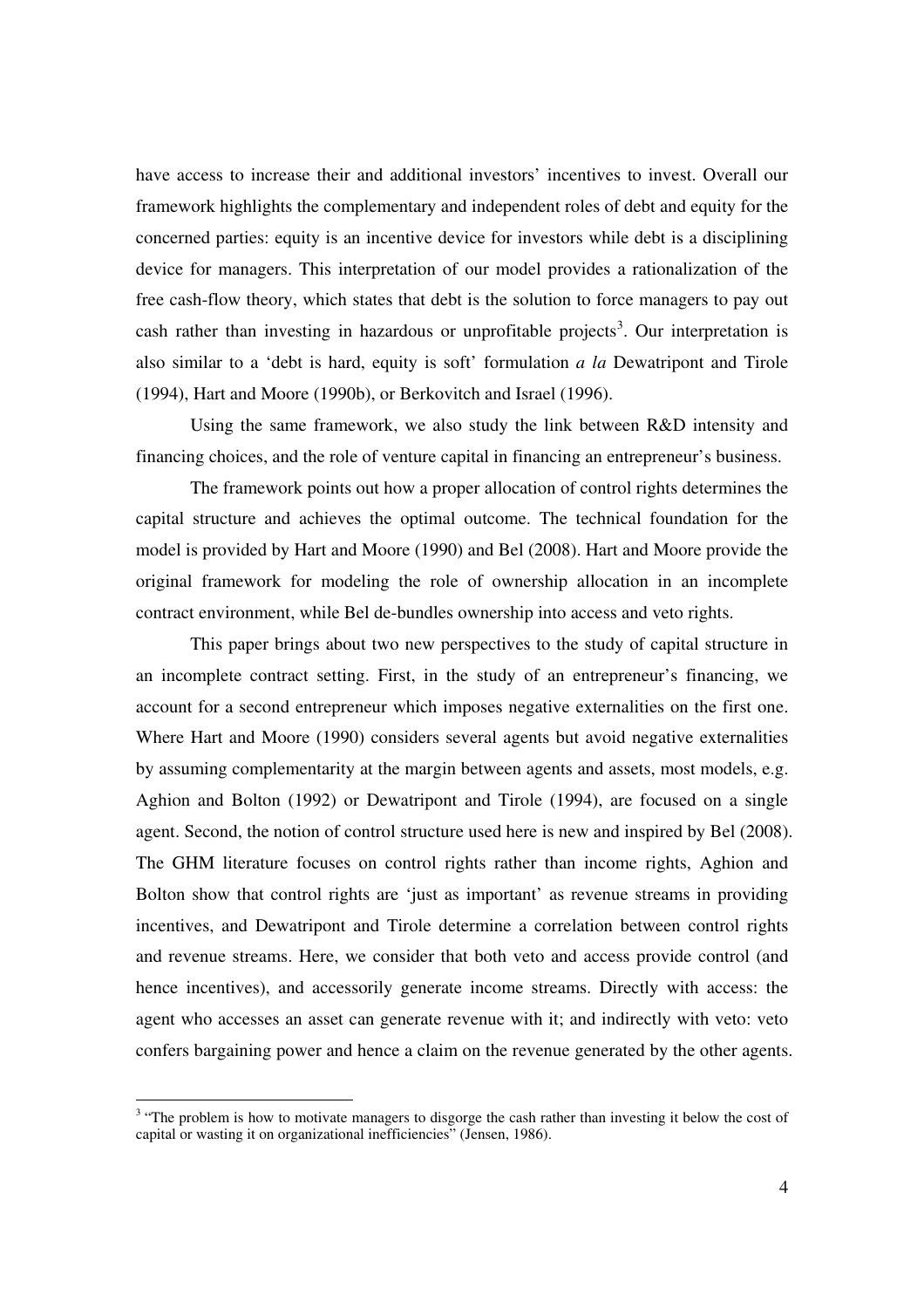Finally, the determinants of capital structure, whether internal (profitability, R&D investment,…) or external (industry concentration, product market decisions,…) have received considerable attention both from theoretical and empirical standpoints (for recent contributions, see for example Morellec, 2001, Barclay and Smith, 2005, Gaud *et al.*, 2005, Mahrt-Smith, 2005, Miao, 2005, Lyandres, 2006, Sayilgan *et al.*, 2006, Jiraporn and Gleason, 2007, Kale and Shahrur, 2007). Here, we make a number of testable predictions derived from our model and confront them to some of those studies.

The remainder of the paper is organized as follows. Section 2 analyzes the governance features of debt and equity. Section 3 introduces the basic model and the first results. Section 4 studies the determinants of capital structure. Section 5 generalizes the model to *n* agents while section 6 analyzes some applications. Section 7 concludes.

#### **2. Governance features of debt and equity**

There are two kinds of rights on an asset: the right to *access* the asset and the right to exclude or *veto* others from accessing it. An agent (or a group of agents) 'controls' an asset if she can access it and no one else has veto on it. When no one else can veto her, an agent who accesses an asset can make herself more valuable by specializing on the asset (as in Rajan and Zingales, 1998) and has a claim on the surplus generated that will be divided through ex post bargaining. Hence access with no veto provides power and may foster ex-ante incentives to invest.

In this conception, access provides control while veto removes control. But control may not always provide ex ante incentives to invest. In particular, when assets are substitutes at the margin, controlling another asset may actually *decrease* incentives to  $invest<sup>4</sup>$ .

So what does it mean to 'access' an asset? An agent who accesses an asset can make human capital investment on it and generate some return. In an incomplete contracts environment, she has ex ante incentives to invest because access will increase her bargaining power in ex-post bargaining. This is because investing on the asset will make her more valuable: access provides power (Rajan and Zingales, 1998); or because

 4 The formal definition will be given later.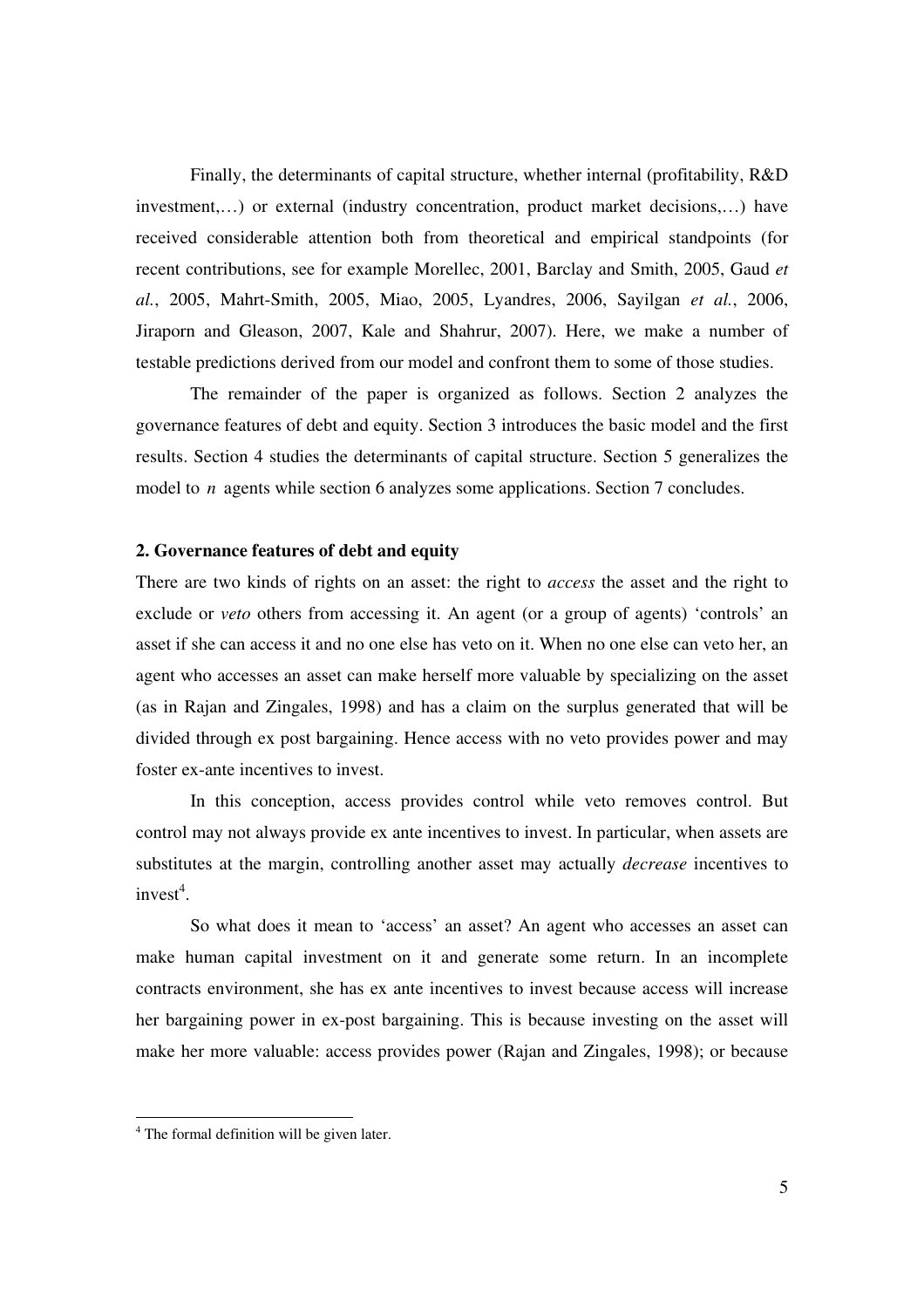the agent who accesses an agent can derive private benefits from it even if she doesn't own it: access provides residual rights of control (Bel, 2008).

In this framework, access is inclusive (if an agent get access on another agent's asset, the former still has access on it), veto is exclusive (if an agent get veto on an asset, no one else can access the asset in her absence), and ownership is collusive (an agent who owns an asset can access it and exclude other agents from accessing it in her absence)<sup>5</sup>.

There is a conception that characterizes shareholders as the owners of the firm. But shareholders own securities that embed control rights on the assets of the firm, rather than 'owning' the assets themselves. They own the capital of the firm rather than the physical assets. On the other hand, they have 'access' to the assets of the firm or to proprietary information on the assets. By investing their human capital on those assets, they can generate a return. This investment can take the form of monitoring or speculating, but in both cases shareholders derive a return on their investment. In the first case, they have a residual claim to the firm's earnings and assets, in the second case they receive the proceeds from selling their shares, potentially earning their share of the net increase in the firm's value. Unlike with ownership, which is exclusive, access by shareholders does not prevent the managers themselves to access the assets, and derive return from using them. By their actions, both the shareholders and the managers can maximize the value of the firm's assets. So when do the shareholders 'own' the assets of the firm? They own them when they can access them *and* they can exclude others from accessing them. This happens when a shareholder or a group of shareholders owns the majority of the shares. The majority shareholder then can decide who can access the assets of the firm and take decisions as the real owner. Collectively shareholders own the firm, but individually (provided they don't have the majority) they just have access to it.

 Debtholders, on the other hand, do not have access to the firm's assets. But they have exclusive rights on the firm's assets corresponding to their loan. These exclusive rights may include restrictions on the use of the money<sup>6</sup>, on the sale of assets<sup>7</sup>, on

-

 $<sup>5</sup>$  See Segal (2003) for these concepts.</sup>

<sup>&</sup>lt;sup>6</sup> Hart and Moore (1990b) consider debt as a mechanism to stop managers from getting funds for starting new projects.

<sup>&</sup>lt;sup>7</sup> Dewatripont and Tirole (1994) consider that debt-holders play the role of controlling outsiders whose role is to discipline managers and to reduce the riskiness of the final value of the firm by taking actions such as canceling some projects, selling some assets or even liquidating the firm.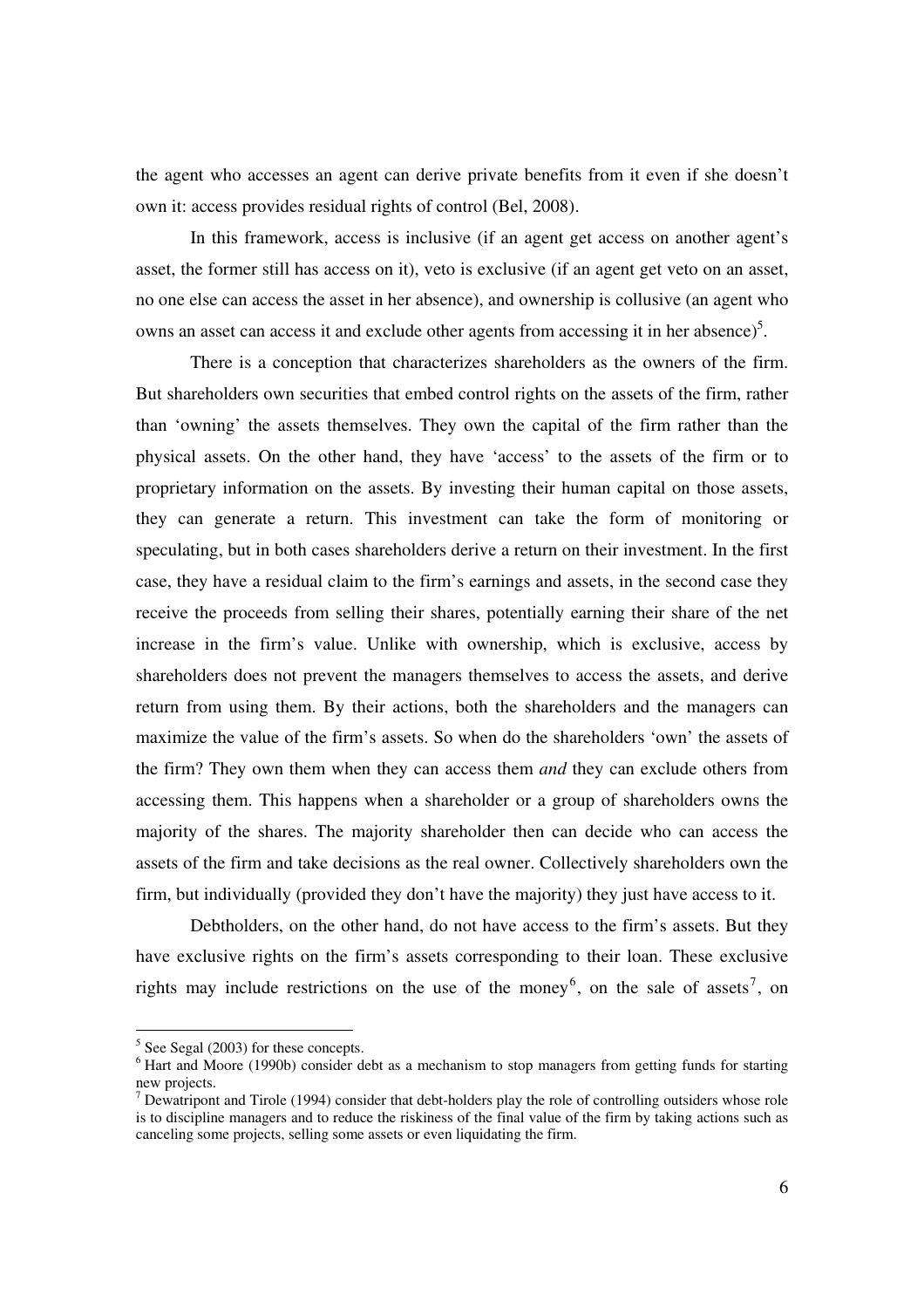dividend payment, or on the issuance of new debt, and include the rights of the lender if the firm defaults. They come with a priority claim on the firm earnings and assets. So when do debtholder become owners of the firm's assets? In the case of a secured debt, the debt contract includes a provision stating that the lender will become owner of the collateral asset if the firm fails to service the debt.

 Overall, equity holders have access to the assets of the firm while debtholders have veto. The former get ownership when they hold majority, while the later get ownership in case of default.

#### **3. The model**

There are two entrepreneurs ( $E$  and  $E'$ ) who hold some assets (respectively  $a$  and  $a'$ ) and an investor *I* with a financial asset  $f \cdot E$  wants to finance a new project which requires both *a* and *f* . To fix ideas *a* (or *a* ') could be a physical asset like a machine and *f* could be the amount needed to buy a stock of components that can be assembled and transformed into a final product by the machine. Or *a* (or *a* ') could be an intangible asset like an idea for a new product and *f* could be the amount needed to develop and market the product. *a* (or *a* ') could also be a human capital asset like the professional knowledge of a dentist and *f* could be the amount needed to buy the equipment necessary for exercising the activity.

 A group (coalition) of agents *S* can access a set of assets *A* or veto a set of assets *A*'. We note  $\lambda(S) = A$ , the set of assets that *S* can access and  $\mu(S) = A$ ', the set of assets that *S* can veto. We will say that *S controls* a set of asset *A* if it can access it and no one else outside of *S* can veto it. Hence, the set of assets controlled by *S* is noted  $\beta(S) = \lambda(S) \setminus \mu(N \setminus S)$  where  $N = \{E, E', I\}.$ 

The agents invest some human capital effort  $e_i$  ( $i = E, E', I$ ) on the assets, where  $e_i$  represents the level and the cost of effort. When a subset of agents *S* control and invest efforts on a set of assets A that they control, they produce a value  $v_s(A)$  where *v* is concave in  $e_i$ . Together, the three agents compose the grand coalition and produce a value *V*, concave in  $e_i$ . We assume that, for a given level of effort,  $v_{ij} \ge v_i + v_j$ ,  $\forall i, j$  and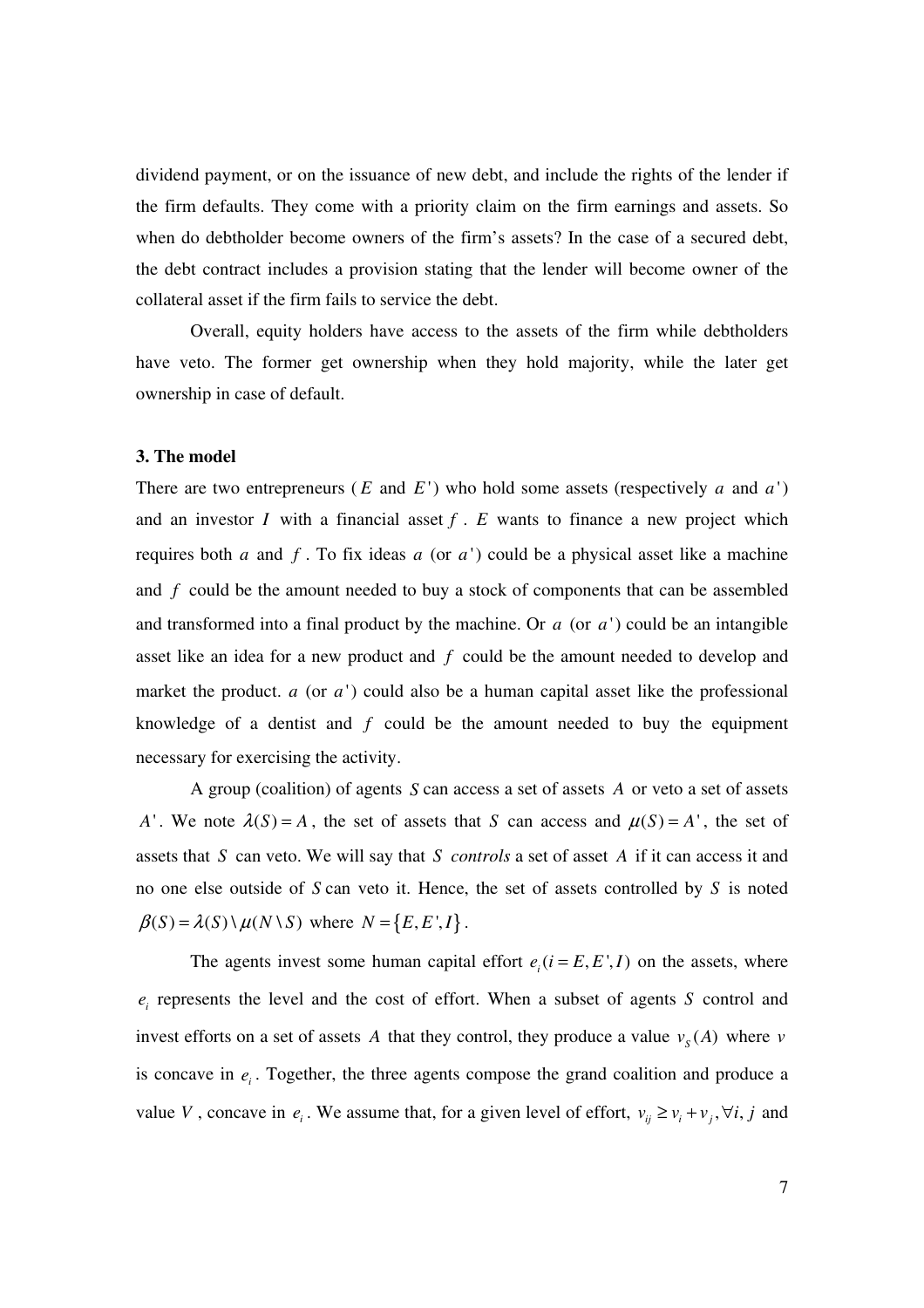$V \ge v_{ii} + v_k$ ,  $\forall i, j, k$ . So there is asset specificity and it is always desirable for the agents to reach an agreement. At date 0, rights over assets are allocated among the agents. At date 1, agents make unobservable investment on the assets that they control. Then they produce and share the surplus at date 2. Except the allocation of rights, which is enforceable at date 2, no variable is contractible, and the agents share the surplus through bargaining, using the Shapley value<sup>8</sup> as the solution concept<sup>9</sup>. We also assume that side payments between agents are allowed, so that efficient trading at date 0 leads to an allocation of rights that maximizes the overall surplus at date 2. The model proceeds as follows.

In a coalition *S* , an agent *i* 's marginal return on investment is given by  $\partial v_s(A)/\partial e_i \equiv v_s^i(A)$ , and we assume that the marginal return with no asset is equal to zero (  $v_s^i(\emptyset) \equiv 0, \forall i \in S$ ). Furthermore, as in Hart and Moore (1990), an agent's investment only affects the value of coalitions of which he is a member, i.e. we focus on *human capital* investment ( $v_s^i(A) = 0$ , if  $i \notin S$ ), investments are complementary at the margin (  $(\partial/\partial e_j)v_i^i(A) \ge 0, \forall i \ne j$  ), there is superadditivity in agents and assets  $(\nu_s(A) \ge \nu_{s}(A') + \nu_{s \setminus s}(A \setminus A')$ , and the marginal return increases with the number of agents and is highest for the grand coalition controlling all assets  $(v_s^i(A) \le v_{s'}^i(A) \le V^i, \forall i \in \{E, E', I\}, \forall S \subseteq S'$ ).

## *- Optimal allocation of rights*

l

Given an allocation of rights, each agent will choose her/his level of investment at date 1 in order to maximize her/his ex-ante net benefit, anticipating that the ex-post value will be shared through bargaining. Noting  $\beta(S)$  the set of assets that coalition *S* will control at date 2, and computing the Shapley value, the ex-ante net benefit of the agents is:

 $8$  For a non-cooperative justification of the Shapley value, see Gul (1989) and Stole and Zwiebel (1996b).

<sup>&</sup>lt;sup>9</sup> We use the Shapley value for simplicity, but our results would generalize, with some adaptation, to any fixed probabilistic distribution of the value among the agents.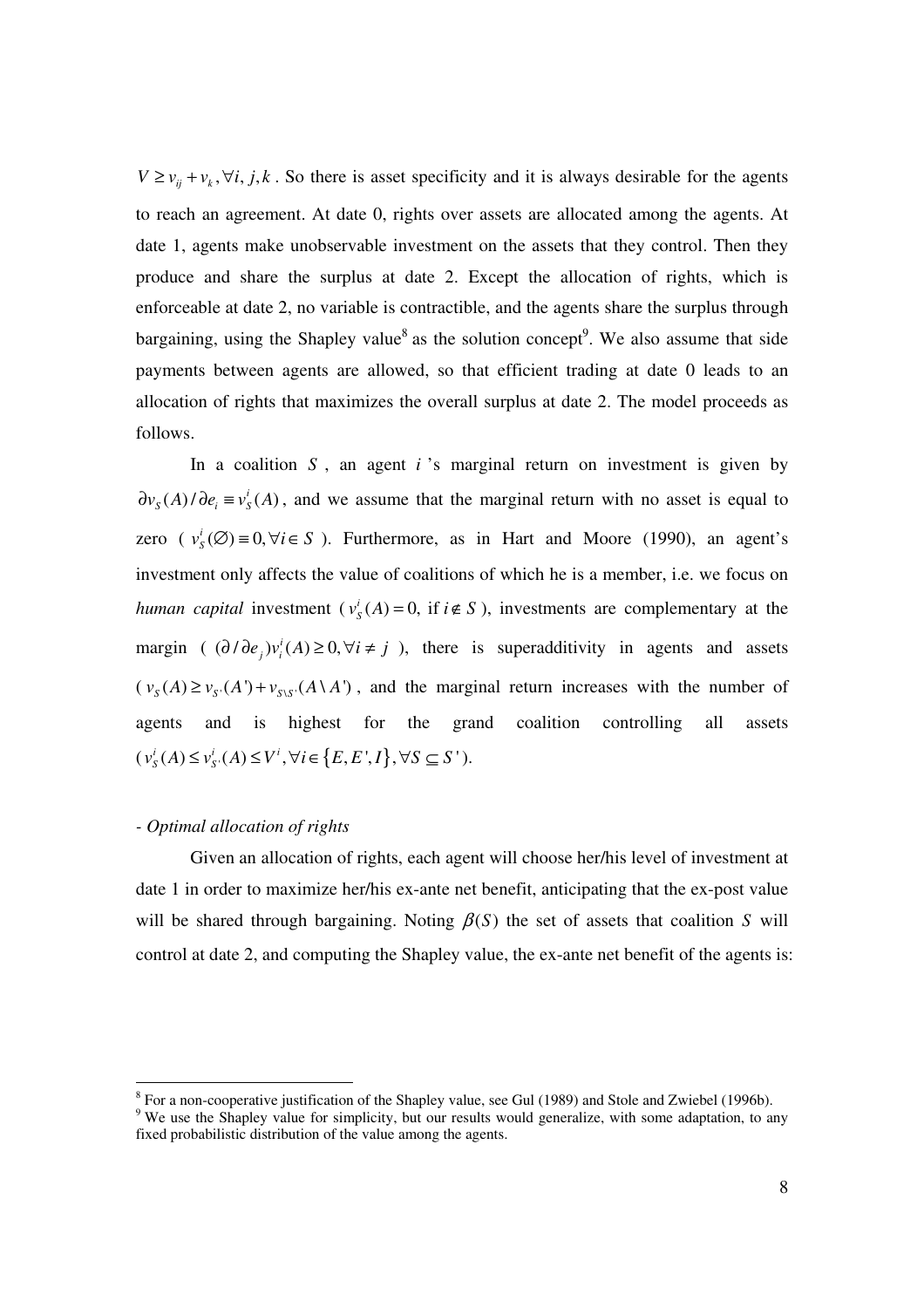$$
E: \frac{1}{3}v_{E}(\beta(E)) + \frac{1}{6}[v_{EI}(\beta(E,I)) - v_{I}(\beta(I))] + \frac{1}{6}[v_{EE}(\beta(E,E')) - v_{E}(\beta(E'))]
$$
  
+ 
$$
\frac{1}{3}[V - v_{IE}(\beta(I,E'))] - e_{E}
$$
  

$$
I: \frac{1}{3}v_{I}(\beta(I)) + \frac{1}{6}[v_{EI}(\beta(E,I)) - v_{E}(\beta(E))] + \frac{1}{6}[v_{IE}(\beta(I,E')) - v_{E}(\beta(E'))]
$$
  
+ 
$$
\frac{1}{3}[V - v_{EE}(\beta(E,E'))] - e_{I}
$$
  

$$
E': \frac{1}{3}v_{E'}(\beta(E')) + \frac{1}{6}[v_{EE}(\beta(E,E')) - v_{E}(\beta(E))] + \frac{1}{6}[v_{IE}(\beta(I,E')) - v_{I}(\beta(I))]
$$
  
+ 
$$
\frac{1}{3}[V - v_{EI}(\beta(E,I))] - e_{E'}
$$

Given the human capital investment assumption, the Nash equilibrium investment is characterized by the first order conditions:

$$
\frac{1}{3}v_{E}^{E}(\beta(E)) + \frac{1}{6}v_{EI}^{E}(\beta(E,I)) + \frac{1}{6}v_{EE}^{E}(\beta(E,E')) + \frac{1}{3}V^{E} = 1
$$
\n(1.1)

$$
\frac{1}{3}v_I^I(\beta(I)) + \frac{1}{6}v_{EI}^I(\beta(E,I)) + \frac{1}{6}v_{IE}^I(\beta(I,E')) + \frac{1}{3}V^I = 1
$$
\n(1.2)

$$
\frac{1}{3}v_{E}^{E}(\beta(E')) + \frac{1}{6}v_{EE}^{E}(\beta(E,E')) + \frac{1}{6}v_{E}^{E}(\beta(I,E')) + \frac{1}{3}V^{E'} = 1
$$
\n(1.3)

In a first-best world, the three agents would cooperate and the first-best level of investment  $\hat{e}$  would be determined by  $V^i = 1, \forall i \in \{E, E^i, I\}$ . But in an incomplete contracting world, we have the following result<sup>10</sup>.

#### LEMMA. There is always underinvestment.

l

*Proof.* The equilibrium level of investment *e* satisfies  $(1.1)-(1.3)$ . For agent *E*, we get  $\frac{1}{2}v_{E}^{E}(\beta(E)) + \frac{1}{\epsilon}v_{E}^{E}(\beta(E,I)) + \frac{1}{\epsilon}v_{E}^{E}(\beta(E,E')) + \frac{1}{2}V^{E} = 1$  $V^{E} \geq \frac{1}{3} v_{E}^{E}(\beta(E)) + \frac{1}{6} v_{EI}^{E}(\beta(E, I)) + \frac{1}{6} v_{EE}^{E}(\beta(E, E')) + \frac{1}{3} V^{E} = 1$  since  $v_{S}^{i}(A) \leq V^{i}, \forall i, \forall S$ ,

and the same is true for each agent. Then  $e \leq \hat{e}$  since *V* is concave.

<sup>&</sup>lt;sup>10</sup> With the assumptions above, the framework follows Hart and Moore (1990). This Lemma is similar to their *Proposition 1.*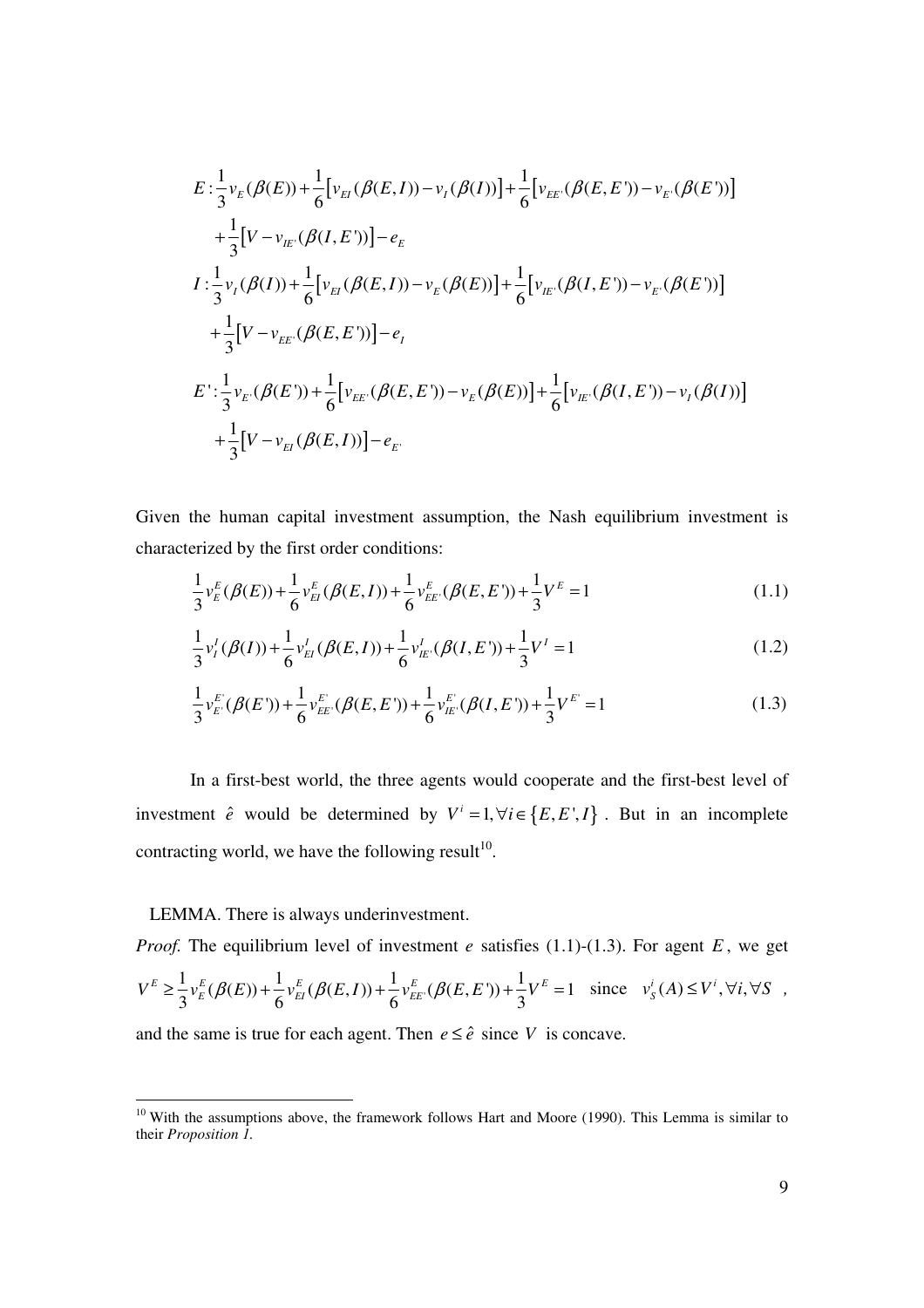Hence, the optimal (the second-best) allocation of rights  $\beta^*$  is the one that will maximize the equilibrium levels of investment for the agents.

Since we are interested in the optimal capital structure of *E* , we focus on agents *E* and *I* . In equations (1.1) and (1.2), the second and fourth terms are independent of the allocation of rights between  $E$  and  $I$ , so an allocation of rights that (weakly) increases the first and third terms will increase the two agents' incentives. Moreover, by symmetry, if  $v_{EE}^E(\beta(E, E'))$  increases, then  $v_{EE}^E(\beta(E, E'))$  also increases (idem for  $v_{IE}^I(\beta(I, E'))$  and  $v_{E}^{E}(\beta(I, E'))$ ). Thus, this new allocation of rights can only increase agent *F* 's incentives, provided that it does not affect  $\beta(F)$ . Hence maximizing *E* and *I*'s incentives will consist in finding an allocation of rights that increases:

$$
\frac{1}{3}v_{E}^{E}(\beta(E)) + \frac{1}{6}v_{EE}^{E}(\beta(E,E')) \tag{1.4}
$$

$$
\frac{1}{3}v_I^I(\beta(I)) + \frac{1}{6}v_{I\!E}^I(\beta(I,E'))\tag{1.5}
$$

Initially, *E*, *E'*, *I* respectively own *a*, *a'*, *f*, so in the equations above we have:  $\beta(E) = a$ ,  $\beta(I) = f$ ,  $\beta(E, E') = a, a'$ ,  $\beta(I, E') = a'$ , *f* 

Bel (2008) has shown that the relationship between assets *at the margin* is a key determinant for the optimal allocation of rights.

DEFINITION. *(i)* An asset  $a_i$  is said to be complementary [substitute] at the margin to an asset  $a_k$  if its presence raises [decreases] the marginal return obtained with  $a_k$  $(v_s^i(a_k, a_l) \geq [\leq] v_s^i(a_k), \forall i \subseteq S$  *(ii)* It is *always* complementary [substitute] at the margin to  $a_k$  if its presence raises [decreases] the marginal return obtained with any set of assets containing  $a_k$  ( $v_s^i(A \cup \{a_l\}) \geq [\leq] v_s^i(A)$ ,  $\forall i \subseteq S, \forall A \supseteq a_k$ ) *(c)*  $a_k, a_l$  are *independent* in case of equality.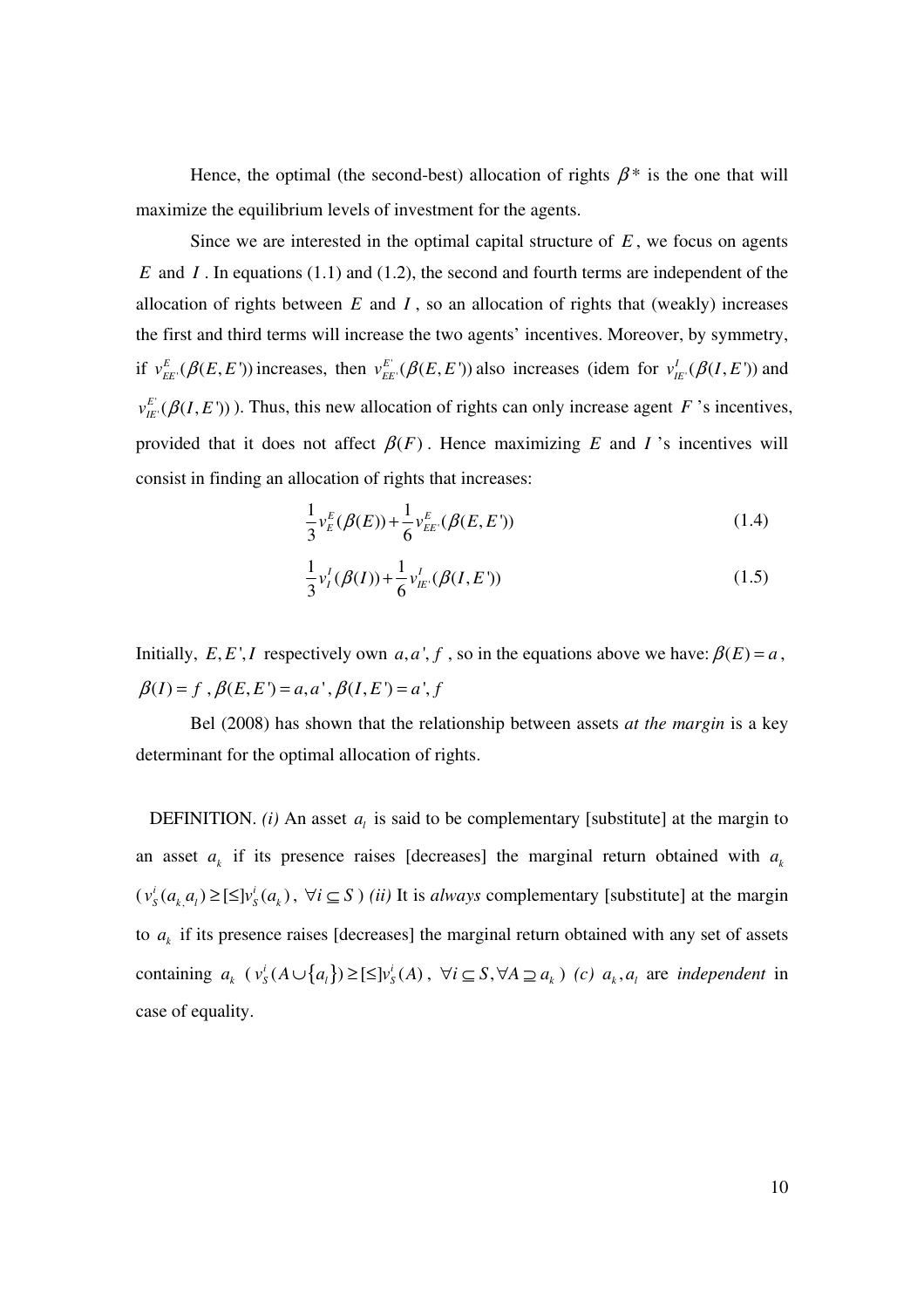When assets are substitutes at the margin, *focusing* on fewer assets raises the marginal return on investment<sup>11</sup>: the focus effect represents this increase of marginal return.

 DEFINITION. An agent is said to be LP [HP], i.e. have low [high] productivity with an asset if her marginal return with the asset alone is lower [higher] than half the benefit of focusing on other assets :  $v_i^i(a_i) \leq [ \geq ]\frac{1}{2} [v_{ii}^i(a_i) - v_{ii}^i(a_i, a_i)], \forall j \neq i$ , 2  $v_i^i(a_i)$  ≤ [>] $\frac{1}{2} [v_{ij}^i(a_j) - v_{ij}^i(a_i, a_j)]$ , ∀*j* ≠ *i*, ∀  $a_j \neq a_i$ 

In this framework, assets are all complementary (superadditivity assumption) and what matters is their complementarity or substitution at the margin. From now on, to simplify exposition, we will sometimes omit the term 'at the margin' when referring to complementarity or substitution.

#### *- Allocation of rights on the financial asset*

l

Here, we assume that the financial asset  $f$  is always complementary at the margin to the other assets  $a$  and  $a'$ : the entrepreneurs need cash and the financial asset can only increase their marginal return with their asset. A consequence is that the investor is HP with her asset, since the focus effect with the other assets is negative.

Should the entrepreneur receive rights on the financial asset?

- *a)* Access: if *E* gets access on *f*, we now have  $\beta(E) = a, f$ ,  $\beta(I) = f$ ,  $\beta(E, E') = a, a', f$ , and  $\beta(I, E') = a', f$ . It increases *E*'s incentive to invest without decreasing *I* 's .
- *b)* Veto: giving veto on *f* to *E* , would be worse since it would decrease *I* 's incentives without increasing *E* 's.
- *c)* Ownership: giving ownership on *f* to *E* , would increase his incentives but would decrease *I* 's, since we would now have  $\beta(I) = \emptyset$  and  $\beta(I, E') = a'$ .

<sup>&</sup>lt;sup>11</sup> Several authors have studied this effect under different concepts, for example decreasing returns to the entrepreneur function (Coase, 1937), diminishing return to scope of monitoring (Williamson, 1967), economies of specialization and coordination (Rotemberg and Saloner, 1994) downsizing (Dial and Murphy, 1995) or corporate focus (Daley *et al*., 1997).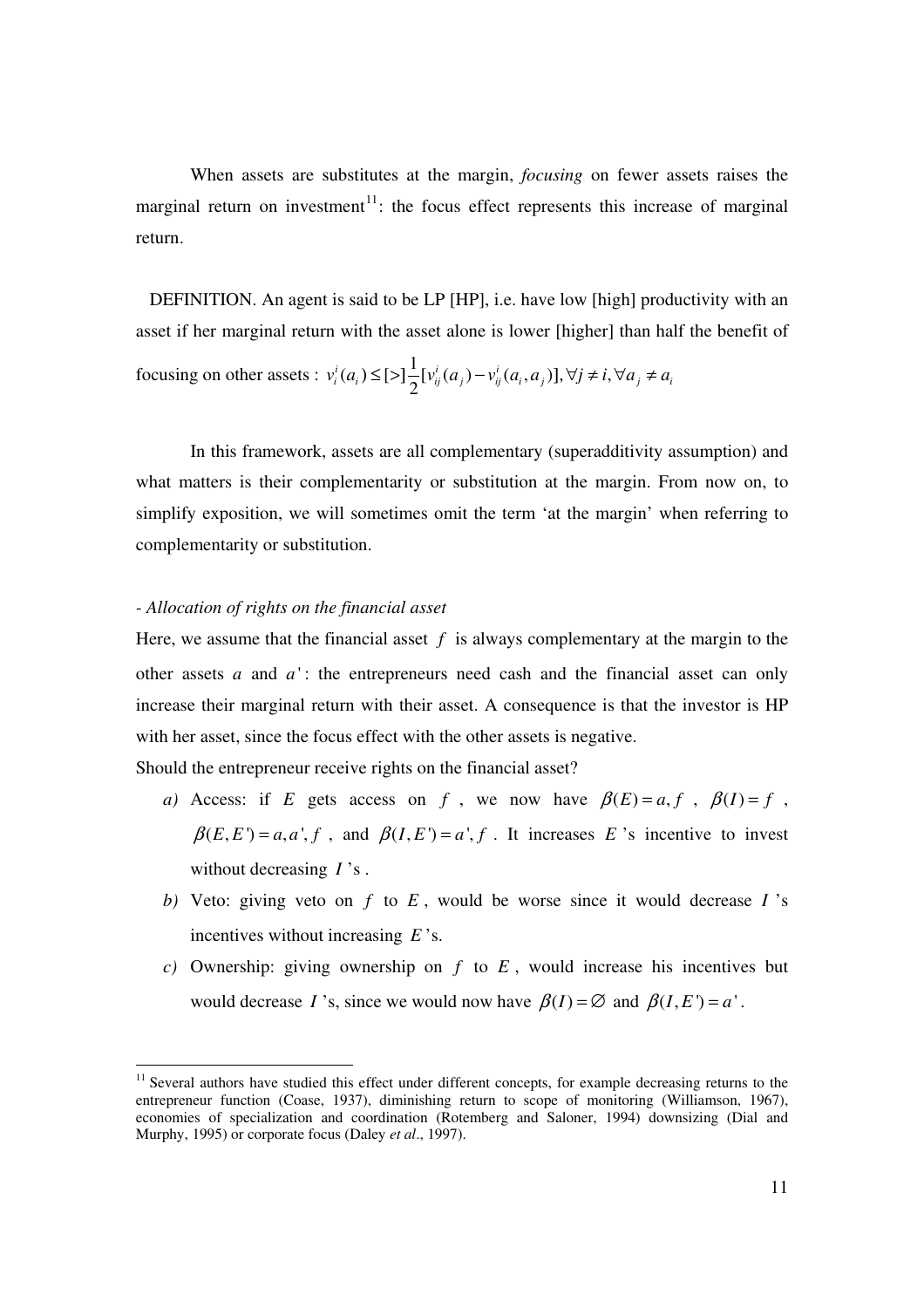In our model access is inclusive: giving access on *f* to *E* does not decrease *I* 's incentives because she keeps access. This raises the question of the rivalrous nature of *f* : how can two different agents simultaneously access a financial asset? Isn't it that if one agent uses the financial asset, the other agent cannot access it anymore? In fact the entrepreneur and the investor exercise different roles on the asset. The entrepreneur works on the asset to generate revenue, while at the same time the investor monitors the use of the asset by the entrepreneur, which may increase her own revenue from the asset. Both the entrepreneur and the investor have claim on the revenue generated with the asset.

#### *- Allocation of rights on the entrepreneur's asset*

Which rights should be given to the investor?

- *a)* Access: giving access doesn't change *E* 's incentives. Thus, it is easy to see that *E* should give access to *I* on *a* if  $v_l^I(a, f) \ge v_l^I(f)$  and  $v_{lE'}^I(a, a', f) \ge v_{lE'}^I(a', f)$ , i.e. if *a* is always complementary to *f*
- *b)* Veto: giving veto to *I* doesn't affect *I* 's incentives. Thus *E* should give veto on *a* to *I* if  $\frac{1}{2}v_{E}^{E}(\emptyset) + \frac{1}{6}v_{EE}^{E}(a') \geq \frac{1}{2}v_{E}^{E}(a) + \frac{1}{6}v_{EE}^{E}(a,a')$  $3^{E(1)}$  6  $^{E(1)}$  3  $^{E(1)}$  6  $v_{E}^{E}(\emptyset) + \frac{1}{\epsilon}v_{EE}^{E}(a^{r}) \geq \frac{1}{2}v_{E}^{E}(a) + \frac{1}{\epsilon}v_{EE}^{E}(a,a^{r})$ , i.e. if :  $\mathcal{U}$   $\mathcal{V}$   $\mathcal{E}$   $\mathcal{E}$  $(a) \leq \frac{1}{2} [v_{EE'}^{E}(a') - v_{EE'}^{E}(a,a')]$ 2  $v_E^E(a) \leq \frac{1}{2} [v_{EE}^E(a') - v_{EE}^E(a, a')]$  (1.6)

The entrepreneur should give veto to the investor if he is LP with his asset.

*c)* Ownership: *E* should give ownership on *a* to *I* if the two conditions above are realized.

This is summarized in the Table 1 below.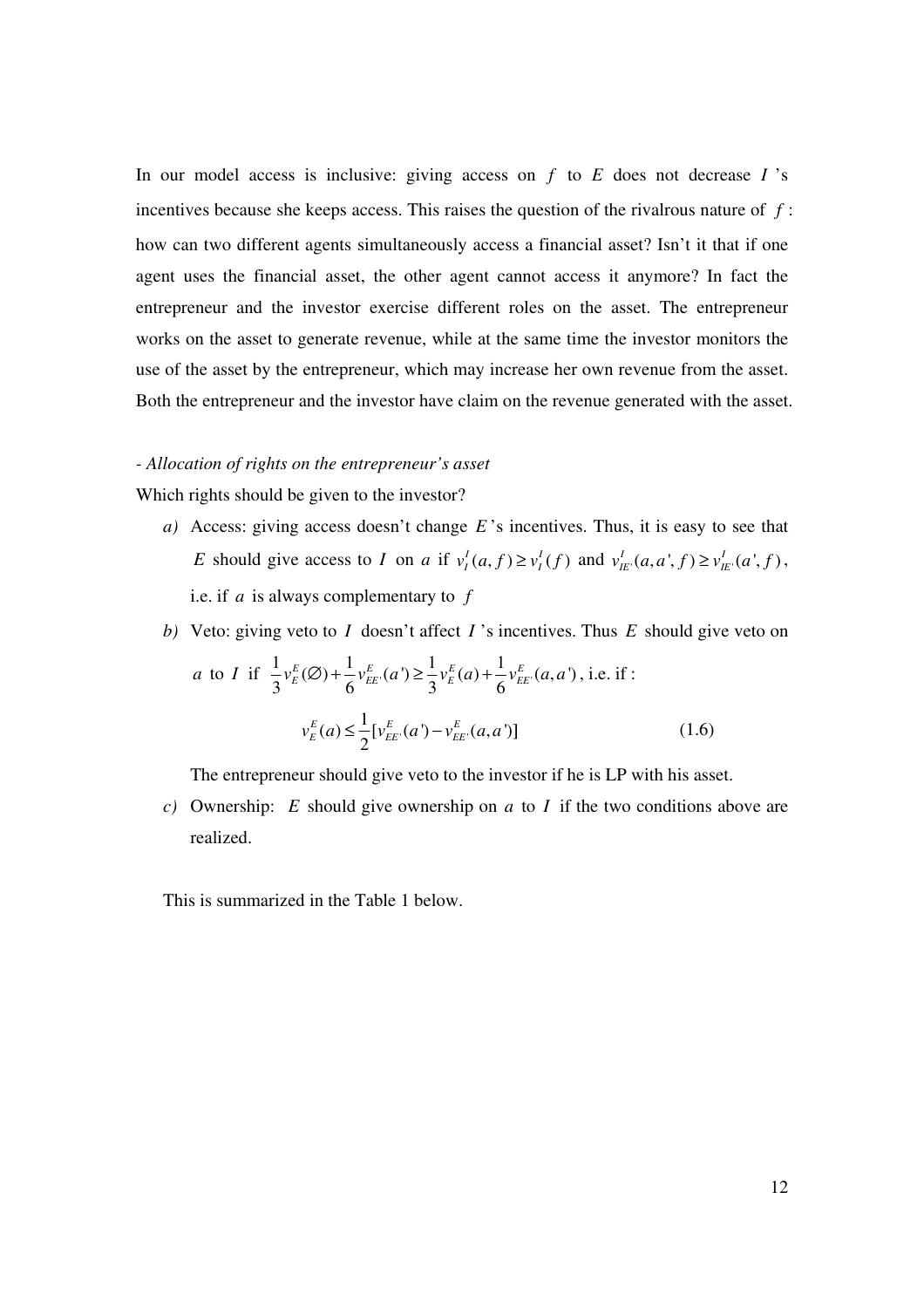| Allocation of rights<br>on a to I                           | $E$ $HP$       | E LP        |
|-------------------------------------------------------------|----------------|-------------|
| a always<br>complementary<br>to $f$                         | <i>Access</i>  | Ownership   |
| a substitute to $f$<br>or substitute in<br>presence of $a'$ | <b>None</b>    | <b>Veto</b> |
|                                                             | <b>TABLE 1</b> |             |

|  | m |  |  |
|--|---|--|--|
|--|---|--|--|

Given the governance features of debt and equity analyzed above, we can now derive the following result, highlighting the optimal capital financing decision.

PROPOSITION 1. *(a)* Equity financing should be chosen when the entrepreneur's asset is always complementary to the financial asset *(b)* Secured debt financing should be chosen when the entrepreneur is LP with his asset *(c)* The investor should take ownership when the entrepreneur is LP and his asset is always complementary to the financial asset

This result is summarized in Table 2 below<sup>12</sup>.

 $\overline{\phantom{a}}$ 

l

| Allocation of rights<br>on $a$ to $I$                     | $E$ HP                                             | E LP                                 |  |
|-----------------------------------------------------------|----------------------------------------------------|--------------------------------------|--|
| a always<br>complementary<br>to $f$                       | Minority equity                                    | Majority equity/<br><b>Ownership</b> |  |
| a substitute to f<br>or substitute in<br>presence of $a'$ | <b>Retained earnings/</b><br><b>Unsecured debt</b> | <b>Secured debt</b>                  |  |
|                                                           |                                                    |                                      |  |

<sup>&</sup>lt;sup>12</sup> Dewatripont and Tirole (1994) predict debt-holder control after bad performance (i.e. low  $v_E^E(a)$ , i.e. LP) and equity-holder control after good performance (i.e. high  $v_E^E(a)$ , i.e. HP), which resembles our result.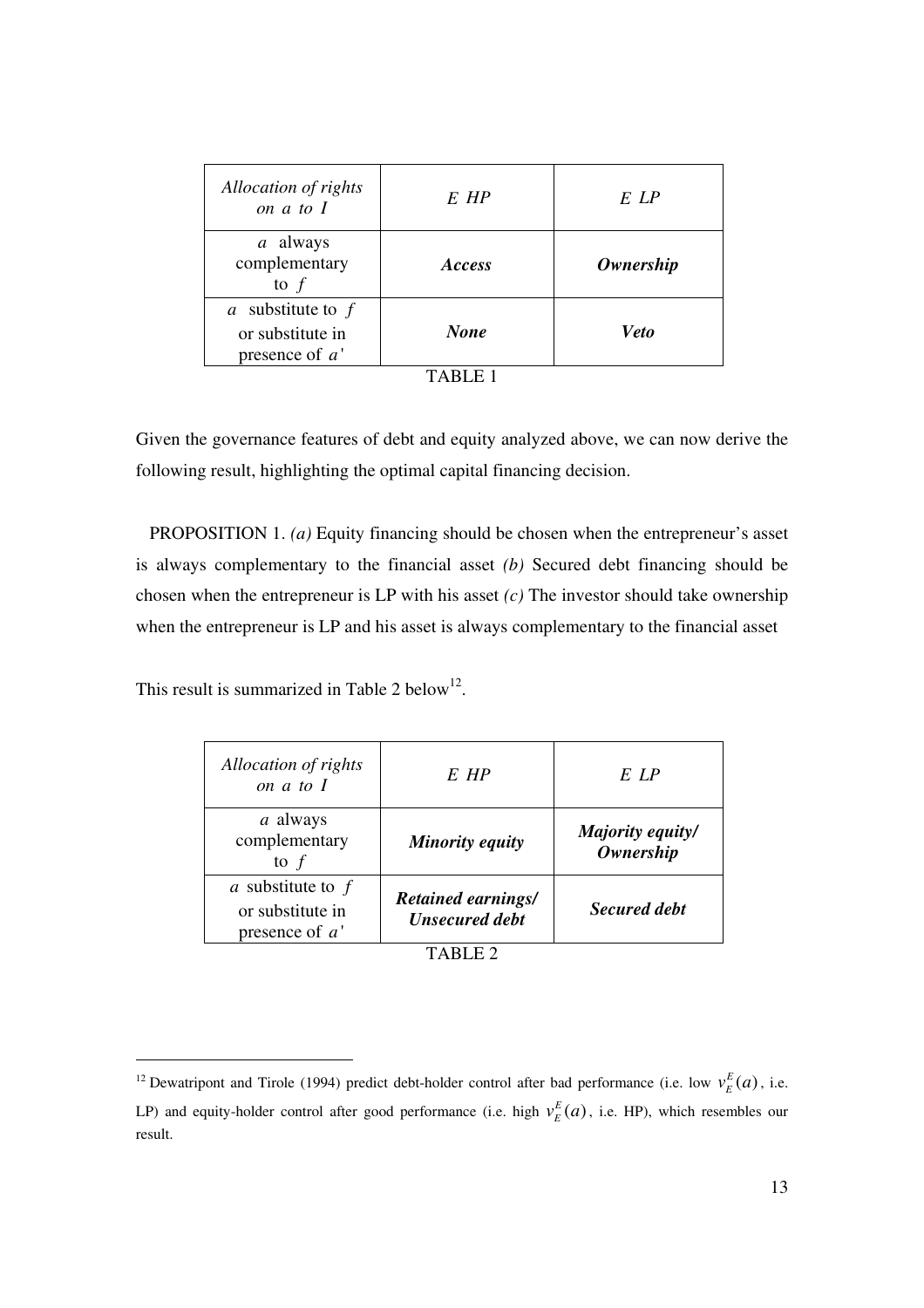#### *- Summary: the optimal allocation of rights*

The optimal allocation is summarized in the following Table.

| Allocation of rights<br>between E and I | $E$ HP                                        | E LP                                                                              |  |
|-----------------------------------------|-----------------------------------------------|-----------------------------------------------------------------------------------|--|
| a always                                | $\lambda(E) = \{a, f\}, \mu(E) = \varnothing$ | $\lambda(E) = \{a, f\}, \mu(E) = \emptyset$                                       |  |
| complementary                           | $\lambda(I) = \{a, f\}, \mu(I) = \varnothing$ | $\lambda(I) = \{a, f\}, \mu(I) = a$                                               |  |
| to $f$                                  |                                               | $\lambda({E, I}) = \mu({E, I}) = {a, f}   \lambda({E, I}) = \mu({E, I}) = {a, f}$ |  |
| a substitute to f                       | $\lambda(E) = \{a, f\}, \mu(E) = a$           | $\lambda(E) = \{a, f\}, \mu(E) = \emptyset$                                       |  |
| or substitute in                        | $\lambda(I) = f, \mu(I) = \varnothing$        | $\lambda(I) = f, \mu(I) = a$                                                      |  |
| presence of $a'$                        |                                               | $\lambda({E, I}) = \mu({E, I}) = {a, f}   \lambda({E, I}) = \mu({E, I}) = {a, f}$ |  |
| TABLE <sub>3</sub>                      |                                               |                                                                                   |  |

Which gives rise to the following control structures.

| Control structures     | $E$ HP                   | E LP                     |
|------------------------|--------------------------|--------------------------|
| a always               | $\beta(E) = \{a, f\}$    | $\beta(E) = f$           |
| complementary          | $\beta(I) = \{a, f\}$    | $\beta(I) = \{a, f\}$    |
| to $f$                 | $\beta({E, I}) = {a, f}$ | $\beta({E, I}) = {a, f}$ |
| a substitute to $f$ or | $\beta(E) = \{a, f\}$    | $\beta(E) = f$           |
| substitute in          | $\beta(I) = f$           | $\beta(I) = f$           |
| presence of $a'$       | $\beta({E, I}) = {a, f}$ | $\beta({E, I}) = {a, f}$ |
|                        | TABLE 4                  |                          |

We will now analyze those four optimal structures, but first some conceptual clarification is needed. To get (shared) access on the entrepreneur's asset, the investor pays a share price. Access is valuable to the investor, since it allows him to generate revenue with the asset, by investing his own human capital: the investor can generate revenue by monitoring the entrepreneur and negotiating a higher dividend, or by speculating and reselling his share with a profit. By issuing equity, the entrepreneur sells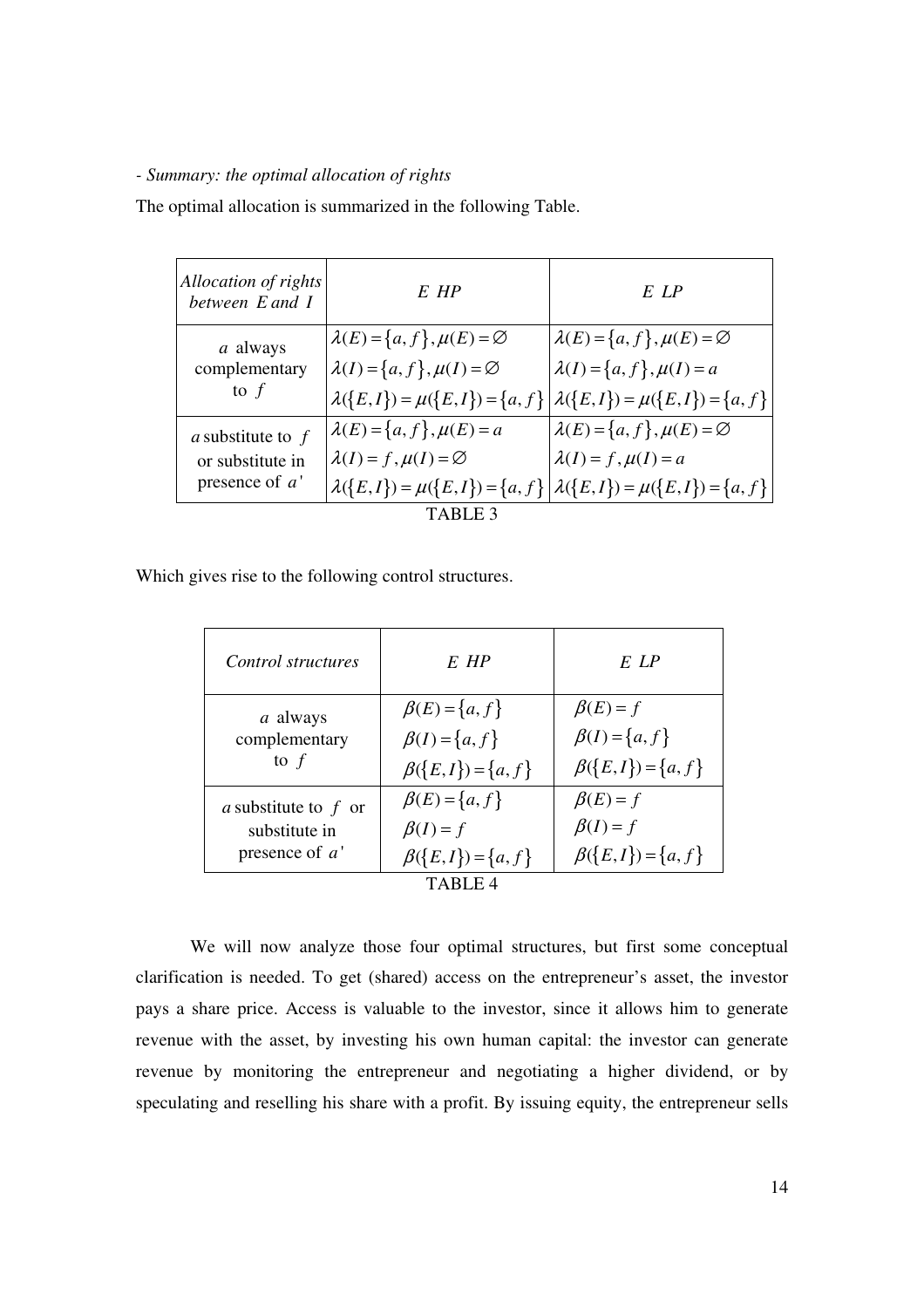access to her asset. By issuing debt, the entrepreneur sells veto to an investor and the investor pays this veto, that will give him a claim to the ex post share of surplus, by lending money to the entrepreneur. The entrepreneur sells veto to bond himself and prevent him to engage in additional investment opportunities. These investment opportunities could arise on assets complementary, but substitute at the margin. Without external veto, it would decrease its marginal return.

 *(a) The entrepreneur is HP and his asset is always complementary to the financial asset*  The intuition is the following. When the entrepreneur's asset is complementary to the financial asset in presence of other physical assets, giving access on the entrepreneur's asset to the financial investor will increase its incentives and its marginal productivity *without* decreasing the marginal productivity of the productive agent (they both are residual claimants). Thus it is efficient from a welfare point-of-view. Accessing *a* and *f* , the investor can monitor their use by the entrepreneur and exchange information with him. Moreover the investor will bring both assets (or information about them) in her relationship with the other entrepreneur  $(E')$ , increasing both the investor and the second entrepreneur's marginal returns  $(v_{IE}^I (aa^t f) \ge v_{IE}^I (a^t f)$  and  $v_{IE}^{E'} (aa^t f) \ge v_{IE}^{E'} (a^t f)$ .

If equity is characterized by extensive intrusion, we find here two roles for shareholders: monitoring of individual entrepreneurs (or managers) and allocation (of information, advices,…) between firms on the capital market.

Moreover, the control structure of equity is characterized by *joint access* and *joint control* on the assets by both the entrepreneur and the investor.

# *(b) The entrepreneur is HP and his asset is not always complementary to the financial asset*

Here, the substitution between *a* and *a* ' is stronger than the complementarity between *a* and *f* . Giving access on *a* to the investor would reduce his marginal return or the marginal return of the second entrepreneur in their relationship ( $v_{I}^{I}(aa'f) \le v_{I}^{I}(a'f)$ ) or  $v_{E}^{E'}(aa' f) \le v_{E'}^{E'}(a' f)$ ). This may happen because the monitoring capabilities of the investor are limited or because the second entrepreneur would be skeptical about the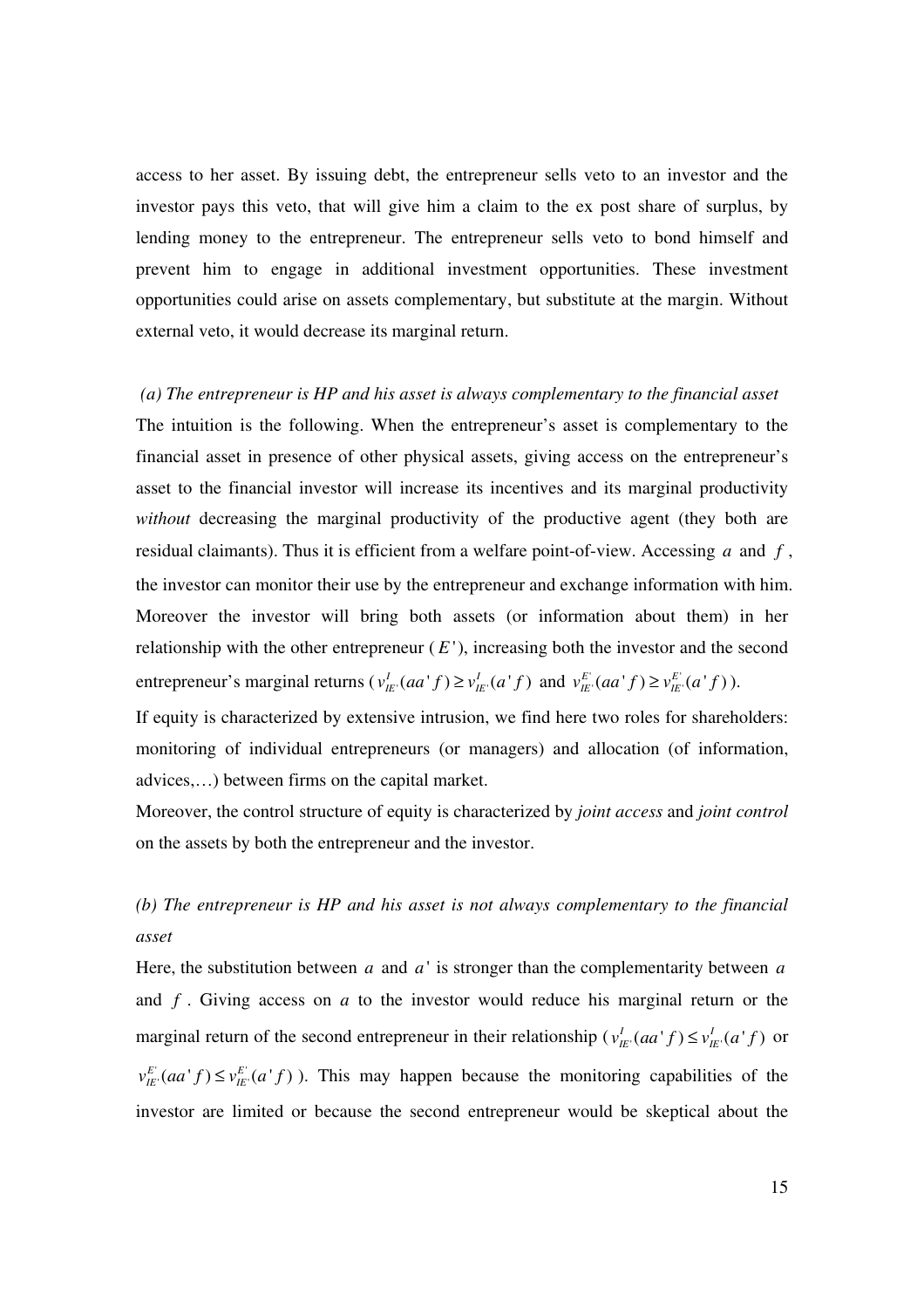influence of a shareholder who also holds shares in a competing firm. In that case *E* should not give access to the investor and should finance his investment by retained earnings, keeping control on both assets.

## *(c) The entrepreneur is LP and his asset is not always complementary to the financial asset*

Here the entrepreneur should not give access to the investor but he should give her some veto rights. Giving veto to the investor will prevent the entrepreneur to make investment in substitute assets, i.e. to merge his asset with the second entrepreneur's asset or to invest in a second project that would reduce his marginal return. Hence, the role of the debt is to focus the entrepreneur on his current project. By giving veto to the investor, the entrepreneur bonds himself. We find here the classical role of debt: by creating a strain on the entrepreneur's cash flow, it prevents him to invest in risky ventures that would ultimately reduce his marginal return. How much debt should the entrepreneur borrow? He should borrow up to the point where he no longer is LP.

Looking at Table 3 above, one can realize that the investor does not have veto on *f* , precisely the asset that she brings, but rather on the entrepreneur's asset *a* . This may seem strange, but here *f* is always complementary to the entrepreneurs' assets. Hence the focus effect between  $f$  and the other assets is negative and the entrepreneur is  $HP$ with *f*. Therefore the investor should not have veto on it. In other words, in an optimal secured debt contract, the collateral should be provided by the complementary asset.

The control structure of secured debt is characterized by *joint control* on the financial asset by both the entrepreneur and the investor, and veto by the investor on the entrepreneur's asset.

This role of debt in our framework provides one testable prediction: debt contracts should in general include clauses preventing/limiting investment in substitute assets (e.g. prohibition to invest in new, unrelated lines of business) and aimed at *focusing* the firm.

*(d) The entrepreneur is LP and his asset is always complementary to the financial asset*  The entrepreneur must give both access and veto to the investor, who will take ownership of the firm. Here the investor must exercise both a monitoring role (which increases her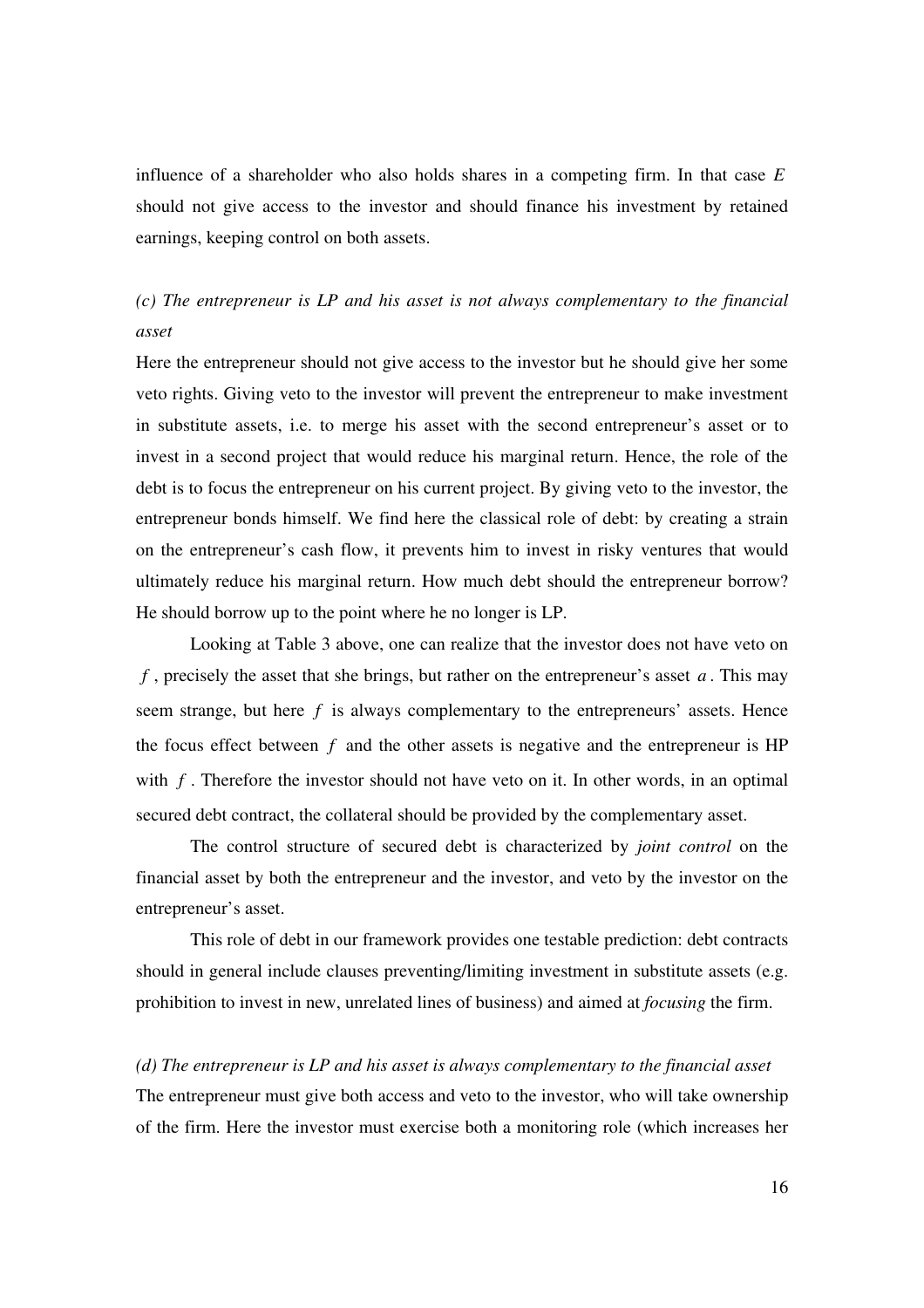incentive to invest on the entrepreneur asset) and a disciplining role (to focus the entrepreneur).

When should shareholders or debtholders become owners? Shareholders get ownership when the entrepreneur becomes LP with their own asset: at this stage the entrepreneur must cede the majority control of the equity to external shareholders in order to bond himself and prevent him to engage in additional risky investments. Shareholders must then exercise a disciplining role<sup>13</sup>. The framework also rationalizes the difference between an individual shareholder and the group of shareholders, or between minority shareholders and majority shareholders. Suppose the firm needs a financing  $f = \overline{f} + f$  with  $\overline{f}$  being the *essential* part of the financing (the 'must have') and *f* the 'nice to have'. The firm may be HP without  $f$  but will become LP without  $\overline{f}$  since  $\overline{f}$  is essential to  $E$ . This explains why the (minority) shareholders who bring  $f$  only have access to *a* (they receive dividends) while the majority shareholders who provide  $\overline{f}$ have ownership (i.e. access and veto) on *a* . This also explains the difference between an individual shareholder whose financial asset is not essential and the collectivity of shareholders whose collective financial asset is essential<sup>14</sup>. In our framework, individual or minority shareholders do not have veto rights while majority shareholders (or the entire shareholder group) do.

On the other hand, debtholders should get ownership when the entrepreneur's asset becomes always complementary. This happens when the entrepreneur defaults and the debtholder must take a monitoring role by seizing the asset (and reselling it).

Having characterized the capital structure decision, we will now have a closer look to its determinants.

#### **4. Determinants of capital structure**

It will be useful to characterize some particular types of assets and relationships between agents and assets.

l

<sup>&</sup>lt;sup>13</sup> Berkovitch and Israel (1996) show that absolute control (i.e. ownership) is allocated to shareholders when the marginal product of managerial effort (i.e.  $v_E^E(a)$  in our model) is relatively high, while veto power is allocated to debtholders when it is relatively low, which resembles our model.

<sup>&</sup>lt;sup>14</sup> See Williamson (1996)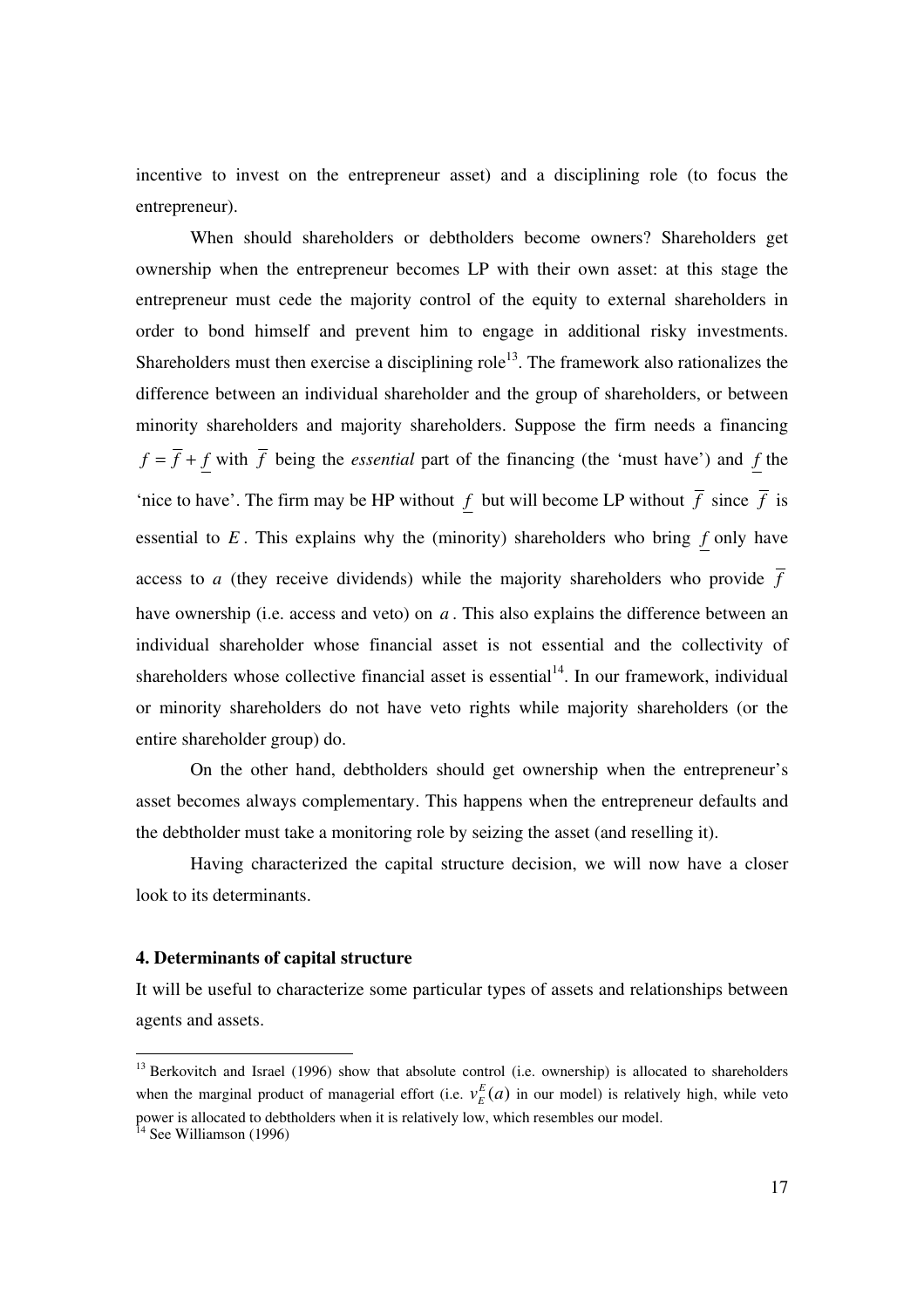DEFINITION. An asset  $a_i$  is *(i) differentiated* if it is complementary to all other assets, i.e. if  $v_s^i(A \cup \{a_i\}) \ge v_s^i(A)$ ,  $\forall i, S, A$  *(ii) idle*, if for all agents the asset is irrelevant to their marginal return, i.e. when  $v_s^j(A) \equiv v_s^j(A \setminus \{a_i\})$ ,  $\forall j$ , *(iii) unproductive*, if the agent marginal return is equal to zero with any asset and any coalition  $v_s^i(A) \equiv 0$ ,  $\forall S, \forall A$ 

 PROPOSITION 3. *(i)* Owners of independent assets should finance their asset through retained earnings, *(ii)* owners of idle assets through debt, and *(iii)* owners of differentiated assets through (minority) equity

*Proof. (i)* If *a* is independent from  $f(v_i^I(af) \equiv v_i^I(f))$  and  $v_i^I(aa^t f) \equiv v_i^I(a^t f)$ , then it is not always complementary to *f* , so *I* should not have access on *a* . Moreover if *a* is independent from  $a'$  the focus effect between  $a$  and  $a'$  is equal to zero  $(v_{EE}^{E}(aa') = v_{EE}^{E}(a'))$  and *E* is HP  $(v_{E}^{E}(a) > \frac{1}{2}[v_{EE}^{E}(a') - v_{EE}^{E}(a,a')]$ 2  $v_E^E(a)$  >  $\frac{1}{2} [v_{EE}^E(a') - v_{EE}^E(a, a')] = 0$ , so *E* should not give veto on  $a \cdot (ii)$  If  $a$  is idle, then it is not always complementary to  $f$  (since  $v_I^I(af) \equiv v_I^I(f)$  and  $v_I^I(aa^*f) \equiv v_I^I(a^*f)$  ), and *E* is LP with *a*  $(v_E^E(a) = 0 = \frac{1}{2} [v_{EE}^E(a') - v_{EE}^E]$  $\mathcal{L}(a) = 0 = \frac{1}{2} [v_{EE}^{E}(a') - v_{EE}^{E}(a,a')]$ 2  $v_E^E(a) = 0 = \frac{1}{2} [v_{EE}^E(a') - v_{EE}^E(a, a')]$ ) *(iii)* If *a* is differentiated, it is complementary to all other assets, hence it is always complementary to *f* and *E* is HP (since the focus effect is negative)

Professionals such as dentists, medical doctors, accountants or architects own independent assets: their specific skills and knowledge. They usually finance their physical assets by their own means or through unsecured debt. Regarding differentiated assets, our framework rationalizes a statement from Williamson (1988) for whom debt will be used for financing highly deployable assets while equity will be favored for highly nonredeployable (i.e. highly specific) assets. Here specific assets are called differentiated assets, while redeployable assets are assets which are substitute at the margin with other assets (and hence cause the entrepreneur to be LP).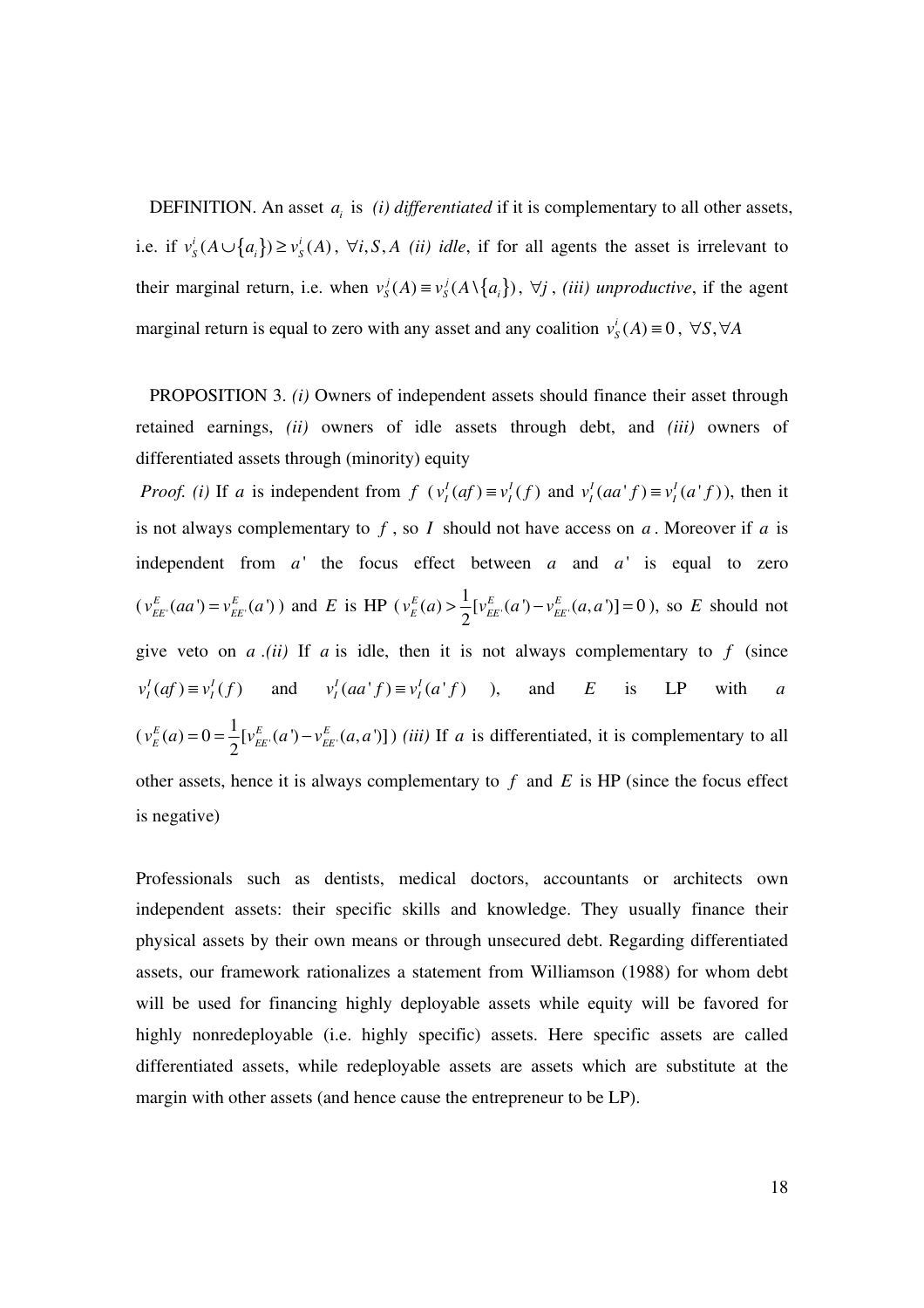DEFINITION<sup>15</sup>. An asset  $a_i$  is *essential* to an agent *i* if the agent marginal return is equal to zero without the asset, i.e. when  $v_s^i(A) \equiv 0$  if  $a_i \notin A$ 

 PROPOSITION 4. Owners of essential assets or intangible assets should finance their projects with retained earnings (or unsecured debt) or minority equity. Proof. If *a* is essential to  $E$ , the focus effect between *a* and  $a'$  is negative  $(v_{EE}^{E}(a') - v_{EE}^{E}(aa') = -v_{EE}^{E}(aa'))$  and *E* is HP with his asset. Intangible or knowledge assets tend to be complementary at the margin (more knowledge can only increase marginal return). So their owners are more likely to be HP.

DEFINITION. *(i)* An agent *i* is *indispensable* to an asset  $a_i$  if without *i* in a coalition,  $a_i$  has no effect on the marginal return of the coalition's members i.e. when  $v_s^j(A) \equiv v_s^j(A \setminus \{a_i\})$  if  $i \notin S$  *(ii)*  $a_i$  is *idiosyncratic* to *i* if for all other agents the asset is irrelevant to their marginal return, i.e. when  $v_s^j(A) \equiv v_s^j(A) \{ a_i \}$ ,  $\forall j \neq i$ 

 PROPOSITION 5. *(i)* Indispensable owners or owners of human assets or idiosyncratic assets should finance their projects with retained earnings or debt *(ii)* In an industry where all assets are idiosyncratic to their owners, they should finance their projects with retained earnings (or unsecured debt)

Proof. *(i)* If *E* is indispensable to *a* or if *a* is idiosyncratic to *E*, then *a* is not always complementary to  $f(v_l^I(af)) \equiv v_l^I(f)$  and  $v_l^I(aa^{\dagger}f) \equiv v_l^I(a^{\dagger}f)$ . On the other hand, in absence of slavery, human assets are unalienable (and idiosyncratic): only the owner of the human asset has the right to use it  $(\lambda(E) = a$  and  $\lambda(i) \neq a$  if  $i \neq E$ ). *(ii)* Moreover, if  $a'$  is also idiosyncratic to  $E'$ , then the focus effect between *a* and  $a'$  is negative  $(v_{EE}^E(a') - v_{EE}^E(aa') = -v_{EE}^E(a))$  and *E* is HP with his asset.

 Here also the example of professionals (who own idiosyncratic knowledge assets) is relevant.

l

 $15$  This definition and the following are from Hart and Moore (1990)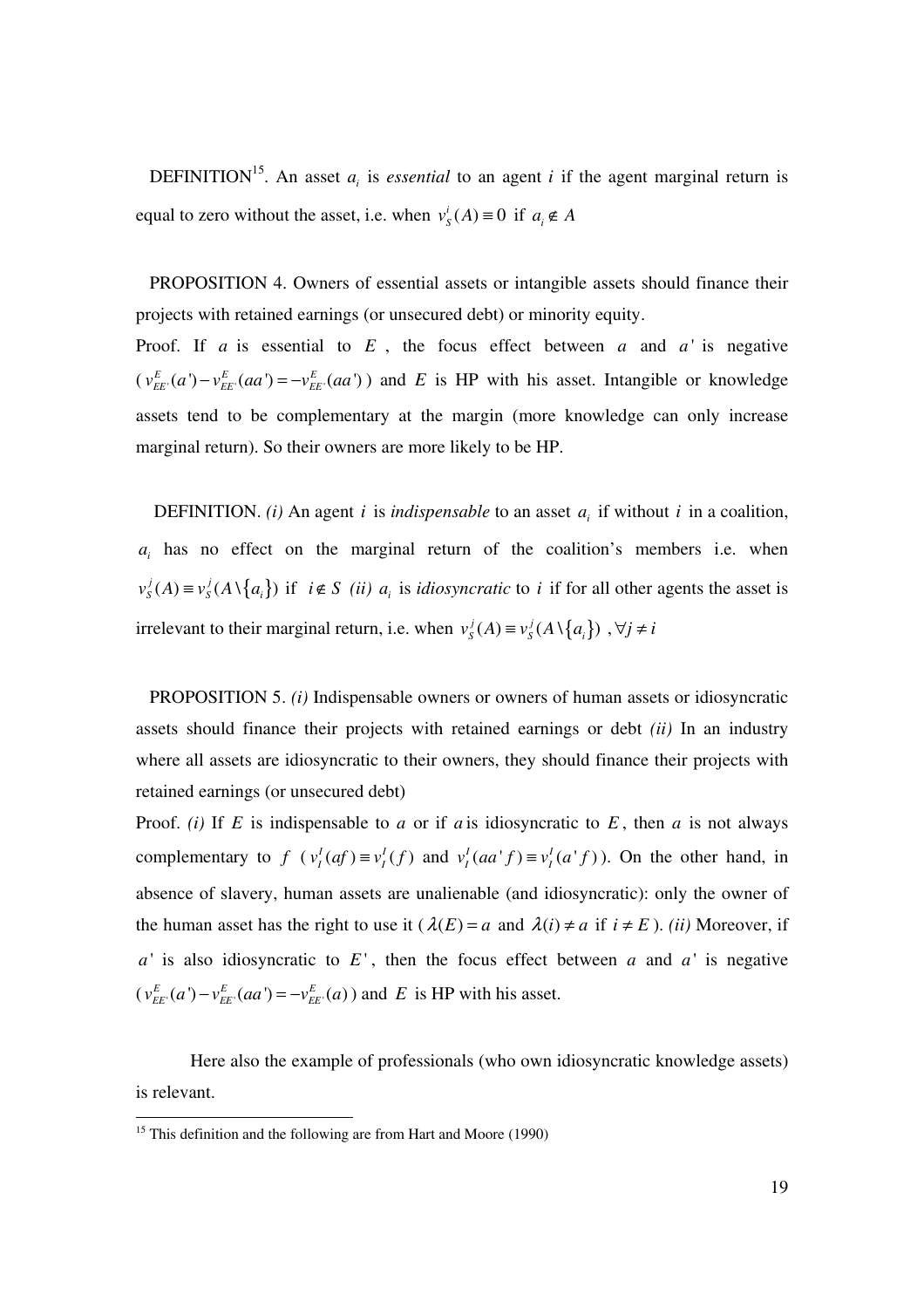PROPOSITION 6. An entrepreneur should choose debt financing if he is unproductive or the financial asset is essential to him or the investor is indispensable Proof. If  $E$  is unproductive or  $f$  is essential to  $E$ , then  $E$  is LP with his asset alone  $(v_{E}^{E}(a)) \equiv 0$  and  $\frac{1}{2} [v_{EE}^{E}(a') - v_{EE}^{E}(a, a')]$ 2  $v_{EE}^{E}(a') - v_{EE}^{E}(a,a') \equiv 0$ . If *I* is indispensable to *a*, then *E* is LP with his asset alone ( $v_E^E(a) \equiv 0$  and  $\frac{1}{2} [v_{EE}^E(a') - v_{EE'}^E(a,a')]$  $v_{EE}^E(a') - v_{EE}^E(a, a') \equiv 0$ )

 PROPOSITION 7. An entrepreneur should choose equity financing if his asset is essential to the investor

2

Proof. If *a* is essential to *I*, or *f* is dependent from *a*, then *a* is always complementary to f since  $v_I^I (af) > v_I^I (f) = 0$  and  $v_I^I (aa^T f) > v_I^I (a^T f) = 0$ .

 PROPOSITION 8. *(i)* Firm profitability, R&D intensity, advertising intensity, should correspond to a lower leverage ratio, *(ii)* Asset tangibility, liquidity, and diversification should correspond to a higher leverage ratio.

*(i)* High profitability means that  $v_E^E(a)$  is high and hence the entrepreneur is more likely to be HP. On the other hand a high level of R&D or advertising investment will tend to differentiate the assets of the firm and hence decrease the substitution effect with other assets. The entrepreneur will be more likely to be HP.

*(ii)* Tangible assets and liquid assets are more likely to be substitute at the margin, because this kind of asset can be easily traded on the market and can be managed by different entrepreneurs. Hence their level of substitutability is higher and the entrepreneur is more likely to be LP. Similarly, a high level of asset diversification corresponds to a lower level of focus and increases the chance that the sub-assets constituting the main asset be substitute to other external assets. Here also, the entrepreneur is more likely to be LP.

These determinants have been empirically tested or theoretically justified by Long and Malitz (1985), Morellec (2001), Sayilgam *et al.* (2006). Long and Malitz argue that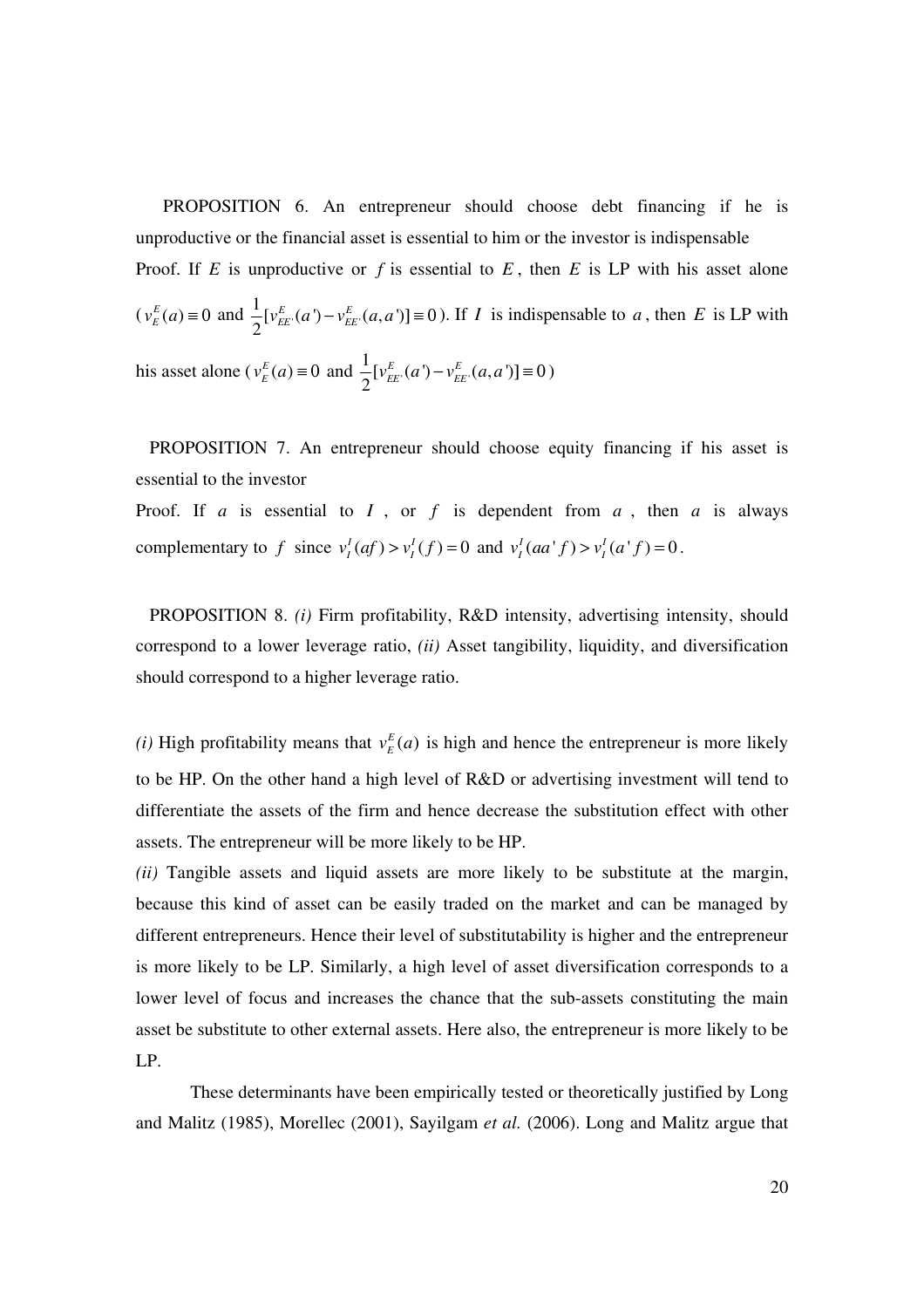R&D investments are firm specific (they create knowledge-based assets that have value within the firm): this is another way of saying that the assets are not substitute  $(v_{EE}^{E}(a, a') \equiv v_{EE}^{E}(a')$ , hence  $\frac{1}{2} [v_{EE}^{E}(a') - v_{EE}^{E}(a, a')]$ 2  $v_{EE}^{E}(a') - v_{EE}^{E}(a, a') \equiv 0$ ) and the firm is more likely to be HP. They show that debt provides inappropriate governance for investments in R&D. Morellec shows that asset liquidity increases debt capacity but only when bond covenants restrict the disposition of assets (i.e. veto). But with unsecured debt, greater liquidity reduces optimal leverage: this is alike our results. In the Turkish context, Sayilgan *et al.* show that both profitability and asset tangibility are associated with a lower debt level. The later argument contradicts our finding, but other studies (Bradley *et al.*, 1984, Allen, 1995, Rajan and Zingales, 1995, Ooi, 1999, Gaud, 2005) tend to confirm our theory. In those studies, the argument evoked is different from ours: tangible assets serve as 'solid' collateral and increase the willingness of lenders to provide funds.

#### **5. Generalization**

The model can be generalized to *n* agents. In that case, the definition of a LP [HP] agent becomes $^{16}$ :

$$
v_i^i(a_i) \le [ \ge ] \frac{n-2}{2} [v_s^i(A \setminus \{a_i\}) - v_s^i(A)], \forall S \supset i, \forall A \supset a_i
$$
 (1.7)

A new factor now comes into play. For a given level of marginal productivity with his asset, the lower the number of agents in the industry, the more likely the entrepreneur will become HP. Which indicates other determinants for the financing decision.

 PROPOSITION 9. *(i)* The likelihood of equity financing increases with the degree of concentration in the industry and with the maturity of the industry *(ii)* Industries with more JV and strategic alliances and industries with higher R&D intensity are more likely to use equity financing *(iii)* The likelihood of debt financing increases with the number of investment opportunities or the intensity of industry rivalry

l

 $16$  The proof can be found in Bel (2008).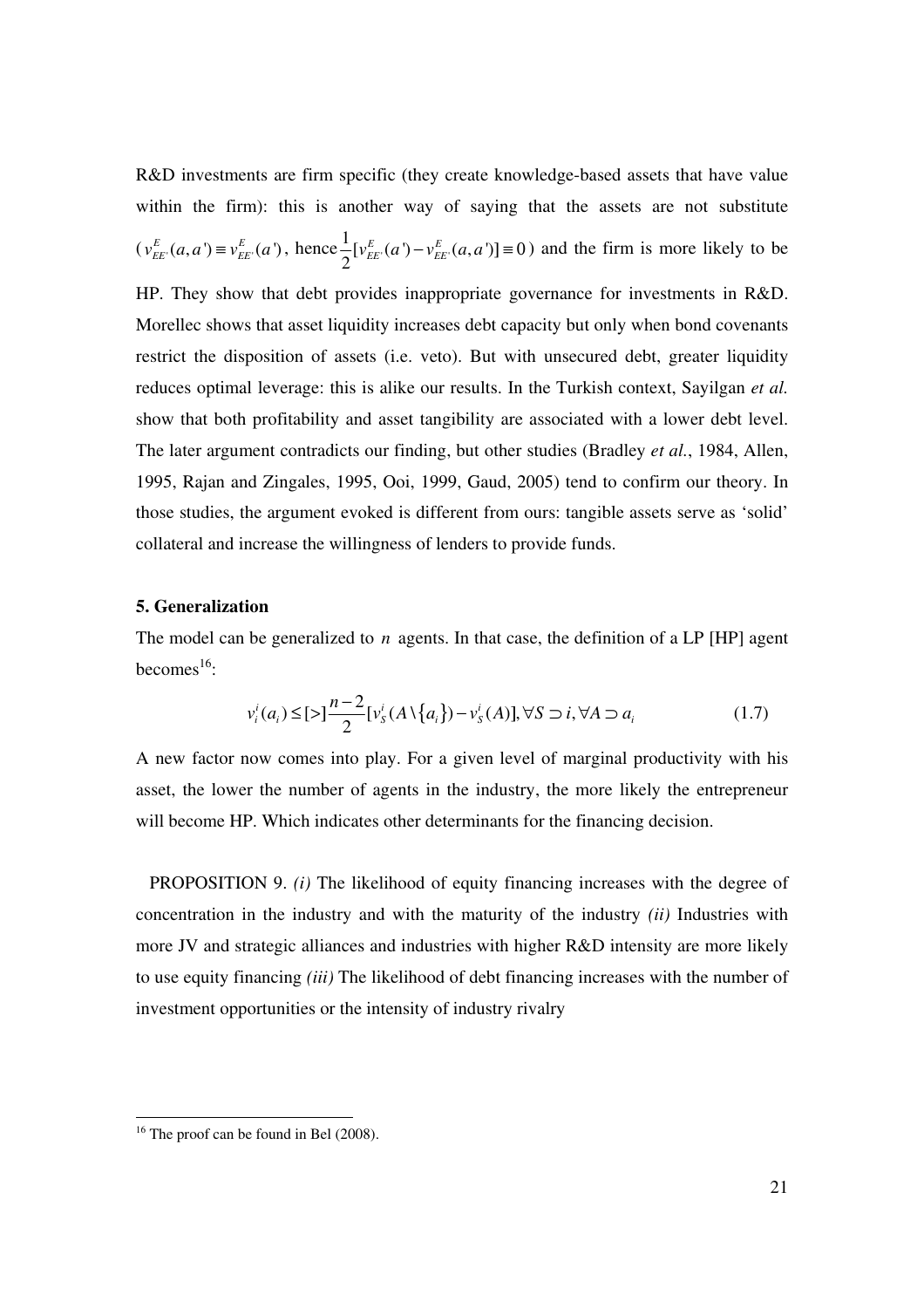*(i)* When the degree of concentration increases, *n* decreases. When an industry becomes more mature it is generally more concentrated and the number of investment opportunities (in substitute assets) is limited

*(ii)* Industries with more JV and alliances are industries where firms own assets which are more likely to be complementary at the margin. The same is true for industries with higher R&D intensity. Hence the focus effect between the firms' assets is more likely to be negative and the individual firms are more likely to be HP.

*(iii)* When the number of investment opportunities (as in young industries) is high, *n* is high. When the level of rivalry or competitiveness is high, firms' assets are more likely to be substitutes at the margin, hence the focus effect is high and firms are LP

Investigating the link between firm's leverage and the characteristics of its suppliers and customers, Kale and Shahrur (2007) confirm our predictions. They show a negative relationship with R&D intensities of suppliers and customers and with the prevalence of joint ventures and strategic alliances with customers and suppliers. But, unlike us, they also show a positive relationship with the degree of concentration in supplier and customer industries.

### **6. Applications**

We will now cover two specific but important applications: R&D financing and venture capital financing.

#### *- R&D intensity and financing choices*

What is the link between the level of R&D investment and the choice of financing? A first intuition would suggest a linear relationship between these two variables. Higher R&D intensity increases the differentiation of the firm, i.e. leads to a lower focus effect, therefore increasing the likelihood of the firm being HP. Hence, from our framework, higher R&D intensity firms would tend to use more equity (*Proposition 9*). Aghion *et al.* (2004) use data on 900 publicly traded UK firms from 20 industries (1990-2002) to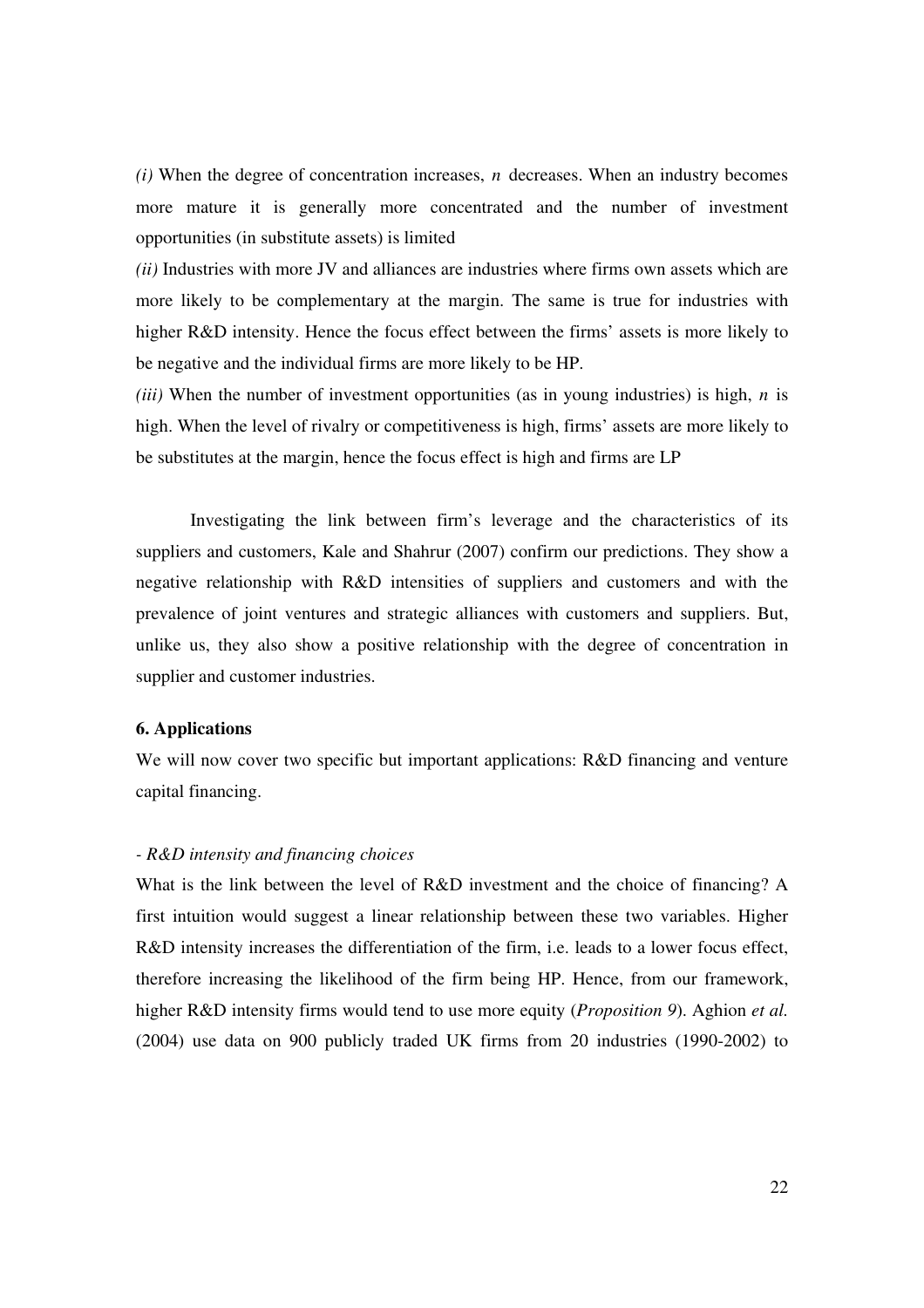determine whether the choice of financing differs with  $R&D$  intensity<sup>17</sup>. They find the above linear relationship: the probability of issuing shares increases with R&D intensity. But they find a nonlinear relationship with the debt/assets ratio: firms with positive but low R&D use more debt finance than firms with no R&D, then the use of debt finance falls with R&D intensity among firms with positive R&D. If we follow Aghion *et al.* and assume that 'more innovative firms are likely to generate more attractive investment opportunities than less innovative firms' and that with high R&D intensity there is a stronger need for cash, our framework will predict the following. Compared with firms with no R&D, innovative firms will have more investment opportunities therefore more opportunities to defocus, i.e. the focus effect is likely to be higher for innovative firms which are more likely to be LP. Thus innovative firms are more likely to use debt than firms with no R&D. As R&D intensity increases the differentiation benefit of R&D kicks off and/or the complementarity to financial assets and attraction for investors increases (the financial asset becomes always complementary). Innovative firms will then have to issue equity rather than debt which justifies the linear relationship between R&D intensity and equity<sup>18</sup>.

#### *- Venture Capital*

l

Suppose that an entrepreneur starts with a business concept (her main asset) which needs some financial asset to generate return for the entrepreneur. Obviously the financial asset is always complementary to the business concept, which has no value without it, the financial investor is indispensable to the business and the entrepreneur is LP without a financial investor. In addition, the business concept is essential to the investor, who cannot generate return without it. Following our framework, the financial investor should have ownership (veto and access) on the entrepreneur's business while the entrepreneur should have access to the investor's finances. If after some time the business is a success, the marginal productivity of the entrepreneur increases and it may become HP without the financial asset (the financial investor is not indispensable anymore). At that stage, the

<sup>&</sup>lt;sup>17</sup> Anderson and Prezas (1999) take the opposite approach and provide a model where debt affects a firm's decision between real and intangible (e.g. R&D) assets. They conclude that increasing debt financing exogenously may increase investment in intangible assets.

<sup>&</sup>lt;sup>18</sup> Aghion *et al.* use a similar 'pecking order' explanation for their findings.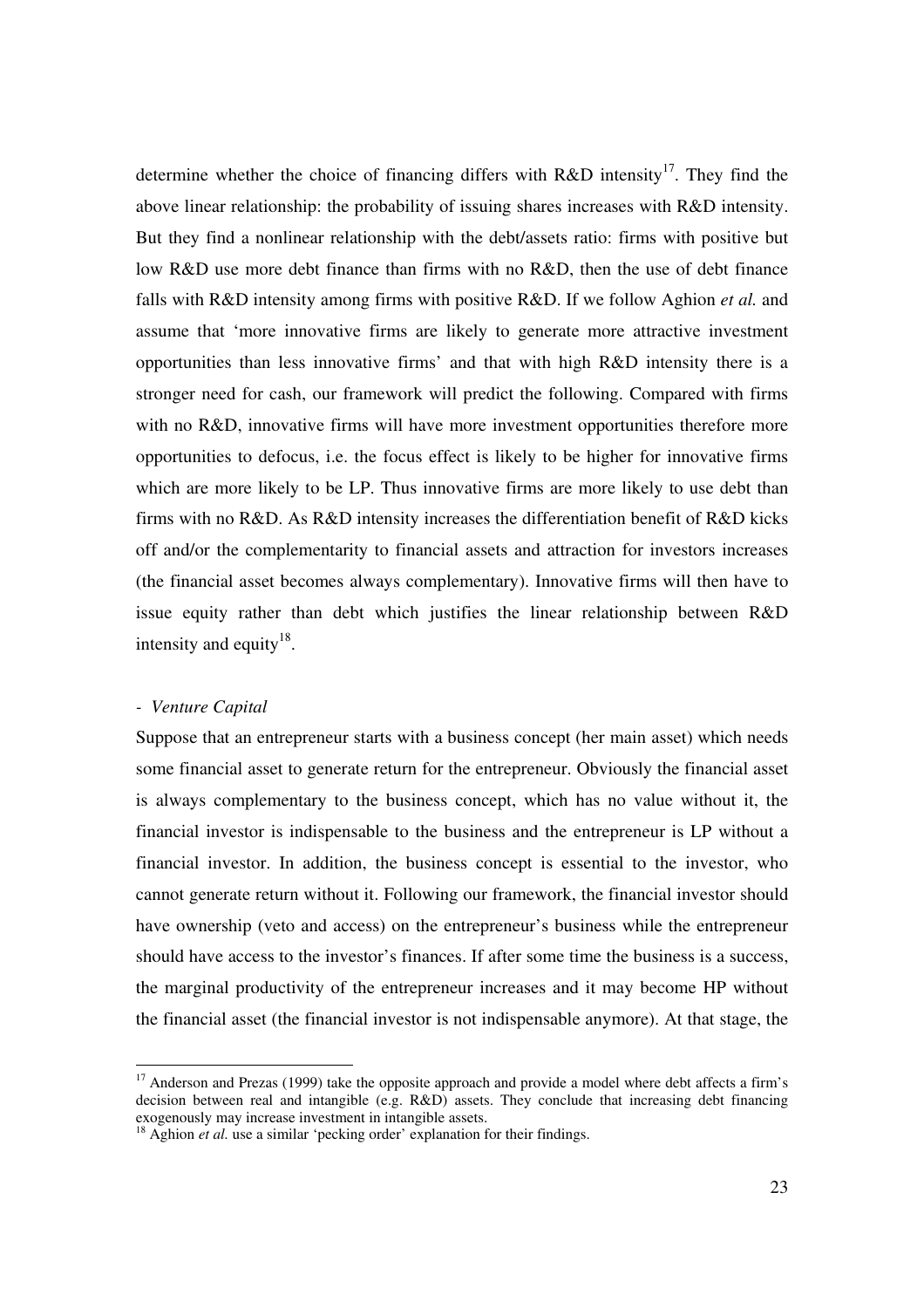entrepreneur should get veto rights back and the financial investor should be left with access rights only. This is what happens with Venture Capital.

Kaplan and Strömberg (2003) analyze 213 VC investments in 119 portfolio companies by 14 VC firms. They find out that the characteristics of Venture Capital (VC) financing follow the following pattern. The VC firm can separately allocate control rights, i.e. cash-flow rights, board rights, voting rights, liquidation rights and other control rights, contingent on firm's performance. Board rights, voting rights and liquidation rights are allocated such that the VC firm obtains full control if the firm performs poorly. As performance improves, the entrepreneur obtains more control rights. When the firm performs very well, the VC firm retains cash flow rights and relinquishes other rights to the entrepreneur.

#### **7. Concluding remarks**

l

Fama and French (2002) remark that both the trade-off and the pecking order theories rely on two main factors to explain the choice between debt and equity (expressed by leverage and dividend payout ratio): the profitability of the firm and investment opportunities. In our framework those two factors can be thought of as representing respectively the marginal productivity of the firm with its asset alone ( $v_E^E(a)$ ) and the level of the focus effect ( $\frac{n-2}{2} [\nu_s^i(A \setminus \{a_i\}) - \nu_s^i(A)]$ 2  $i \in \Lambda \setminus \Lambda$  i<sup>i</sup>  $S^{(1)}$   $(u_i)$   $v_s$  $\frac{n-2}{2} [v_s^i(A\setminus\{a_i\}) - v_s^i(A)]$  ): with more investment opportunities/projects the focus effect is likely to be higher. Using various proxies for the concepts used in the two theories, Fama and French test their predictions by screening Compustat for the period 1965-1999 (including in average more than 3000 firms). They find the following results $^{19}$ .

*(i)* More profitable firms are less levered (confirming pecking order model but contradicting the trade-off model): this is justified by our framework which predicts that, holding investment fixed, when  $v_E^E(a)$  is higher the firm is more likely to be HP and to use equity rather than debt, explaining a lower ratio of debt vs. equity.

<sup>&</sup>lt;sup>19</sup> Fama and French (2002) also test the theories and bring results on other parameters, such as dividend payouts, which are outside the scope of our model.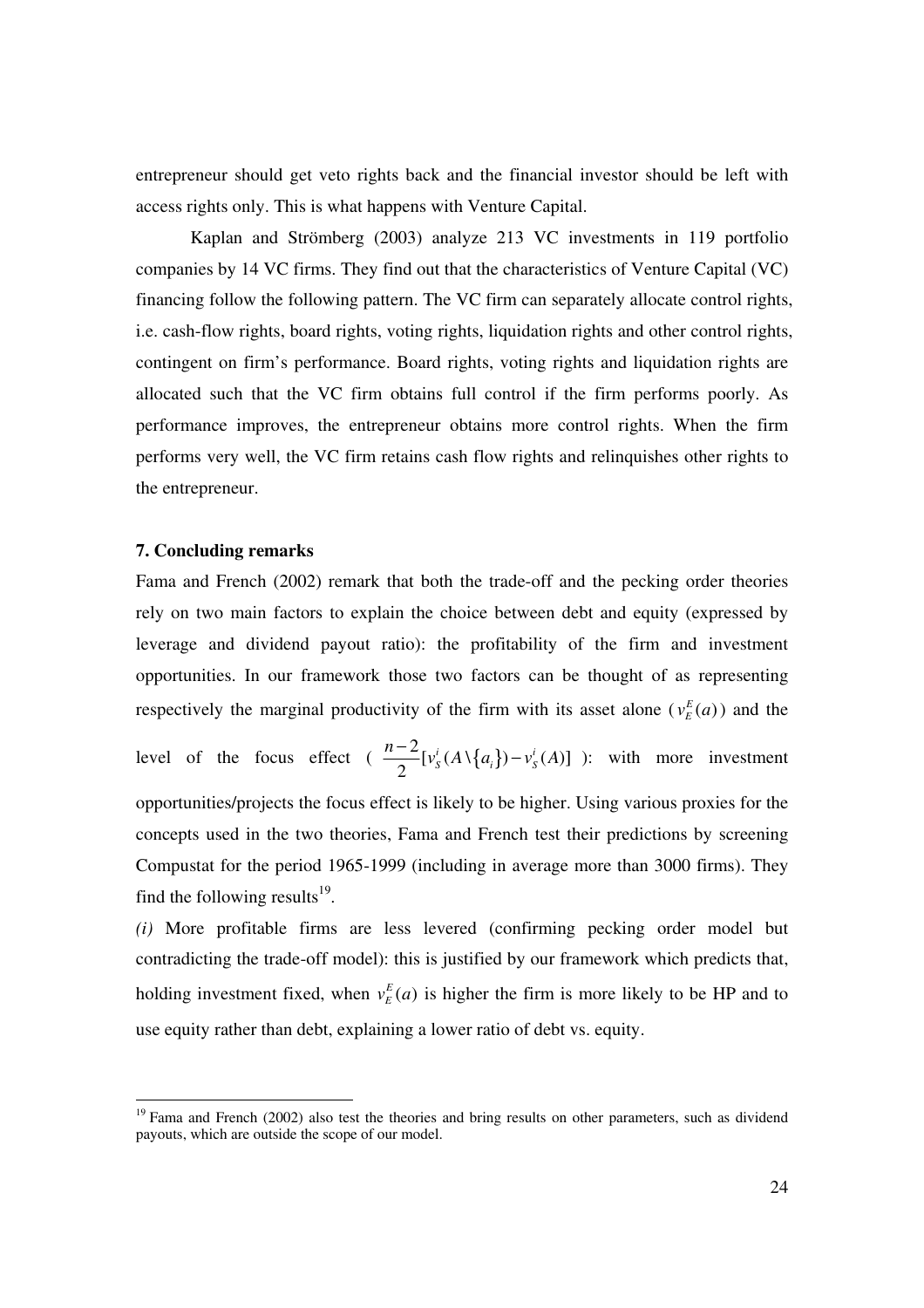*(ii)* Firms with more investments have less market leverage (consistent with the trade-off theory and a *complex version* of the pecking order model): with more investments the focus effect is likely to be higher (more risk of de-focus), so the firm is likely to be LP and to use debt<sup>20</sup> rather than equity, justifying a *higher* leverage. Here our model is consistent with the simple version of the pecking order model but contrary to the empirical results of Fama and French. However the authors report another 'more complex' version of the pecking order model: firms balance current and future financial costs. For this reason they maintain debt capacity to avoid foregoing future investments or financing them with risky securities. That would explain that firms with larger expected investments have less current leverage. Unfortunately our framework, being a static model, is unable to capture this effect.

We believe our work can be extended in three directions. First, taking a dynamic perspective would allow capturing the effect of time, risk and expectation: after all investors and entrepreneurs often use strategic behavior in their financial choices. Second, the model could be extended to more classes of rights. The right to resell the share is certainly playing a very important role in investors' decisions. Third, the results in this paper are linked to the notions of complementarity and substitution *at the margin* but these are difficult to measure empirically. A promising line of research would be to develop empirical proxies for those concepts.

 A next major step forward in solving the capital structure puzzle should take those dimensions into account.

l

 $20$  Regarding the structure of the debt, Hosono (2003) analyses data from Japanese machine manufacturing from 1990 to 1996 and finds that firms with abundant growth opportunities (and scarce collateral) are likely to borrow from banks rather than to issue bonds.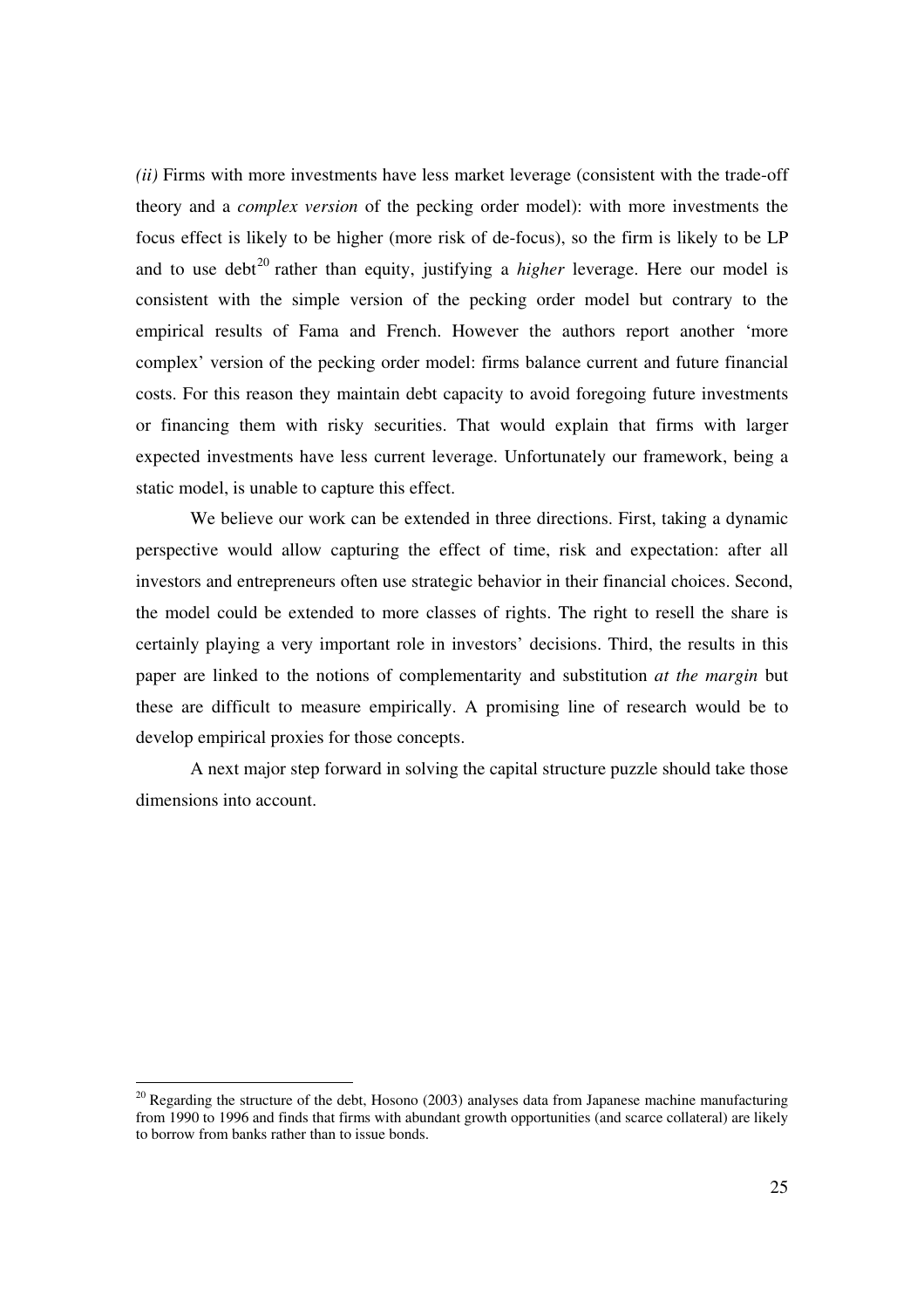## **References**

- Aghion, P. and Bolton, P. (1992), "An Incomplete Contracts Approach to Financial Contracting", *Review of Economic Studies*, 59(3), 473-494

- Aghion, P., Bond, S., Klemm, A. and Marinescu, I. (2004), "Technology and Financial Structure: Are Innovative Firms Different?", *Journal of the European Economic Association*, 2, 277-288

- Alchian, A. (1961), "Some Economics of Property", Santa Monica, CA, The Rand Corporation, *Rand Paper* P-2316

- Allen, M.T. (1995), "Capital Structure Determinants in Real Estate Limited Partnerships", *The Financial Review*, 30(3), 399-426

- Anderson, M. and Prezas, A. (1999), "Intangible Investment, Debt Financing and Managerial Incentives", *Journal of Economics and Business*, 51(1), 3-19

- Barclay, M. and Smith, C. (2005), "The Capital Structure Puzzle: The Evidence Revisited", Journal of Applied Corporate Finance, 17(1), 8-17

- Bel, R. (2008), "Access, Veto and Ownership in the Theory of the Firm", Euromed Marseille Working Paper No. 02-2008

- Berkovitch, E. and Israel, R. (1996), "The Design of Internal Control and Capital Structure", *Review of Financial Studies*, 9(1), 209-240

- Bradley, M., Jarrell, J.A. and Kim, E.H. (1984), "On the Existence of an Optimal Capital Structure", *Journal of Finance*, 39(3), 857-878

- Coase, R.H. (1937), "The Nature of the Firm", *Economica,* 386-405

- Coase, R.H. (1960), "The Problem of Social Cost", *Journal of Law and Economics,* 3, 1-44

- Daley, L., Mehrotra, V., and Sivakunar, R. (1997), "Corporate Focus and Value Creation. Evidence from Spinoffs", *Journal of Financial Economics*, 45, 257-281

- De Meza, D. and Selvaggi, M. "Exclusive Contracts Foster Relationship-Specific Investment", *RAND Journal of Economics*, Vol. 38 (2007), pp. 85-97

- Demsetz, H. (1967), "Toward a Theory of Property Rights", *American Economic Review*, 57, 347-359

- Dewatripont, M. and Tirole, J. (1994), "A Theory of Debt and Equity: Diversity of Securities and Manager-Shareholder Congruence", *Quarterly Journal of Economics*, 109(4), 1027-1054

- Dial, J. and Murphy, K.J. (1995), "Incentives, Downsizing, and Value Creation at General Dynamics", *Journal of Financial Economics*, 37, 261-314

- Fama, E. and French, K. (2002), "Testing Trade-Off and Pecking Order Predictions about Dividends and Debt", *Review of Financial Studies*, 15(1), 1-33

- Gaud, P., Jani, E., Hoesli, M. and Bender, A. (2005), "The Capital Structure of Swiss Companies: an Empirical Analysis Using Dynamic Panel Data", *European Financial Management*, 11(1)

- Grossman, S.J. and Hart O.D. (1986), "The Costs and Benefits of Ownership: A Theory of Vertical and Lateral Integration", *Journal of Political Economy,* 94(4), 691-719

- Gul, F. (1989), "Bargaining Foundations of Shapley Value", *Econometrica*, 57, 81-95

- Hansmann, H. and Kraakman, R. (2002), "Property, Contract, and Verification: the *Numerus Clausus* Problem and the Divisibility of Rights", *Journal of Legal Studies*, 31, 373-420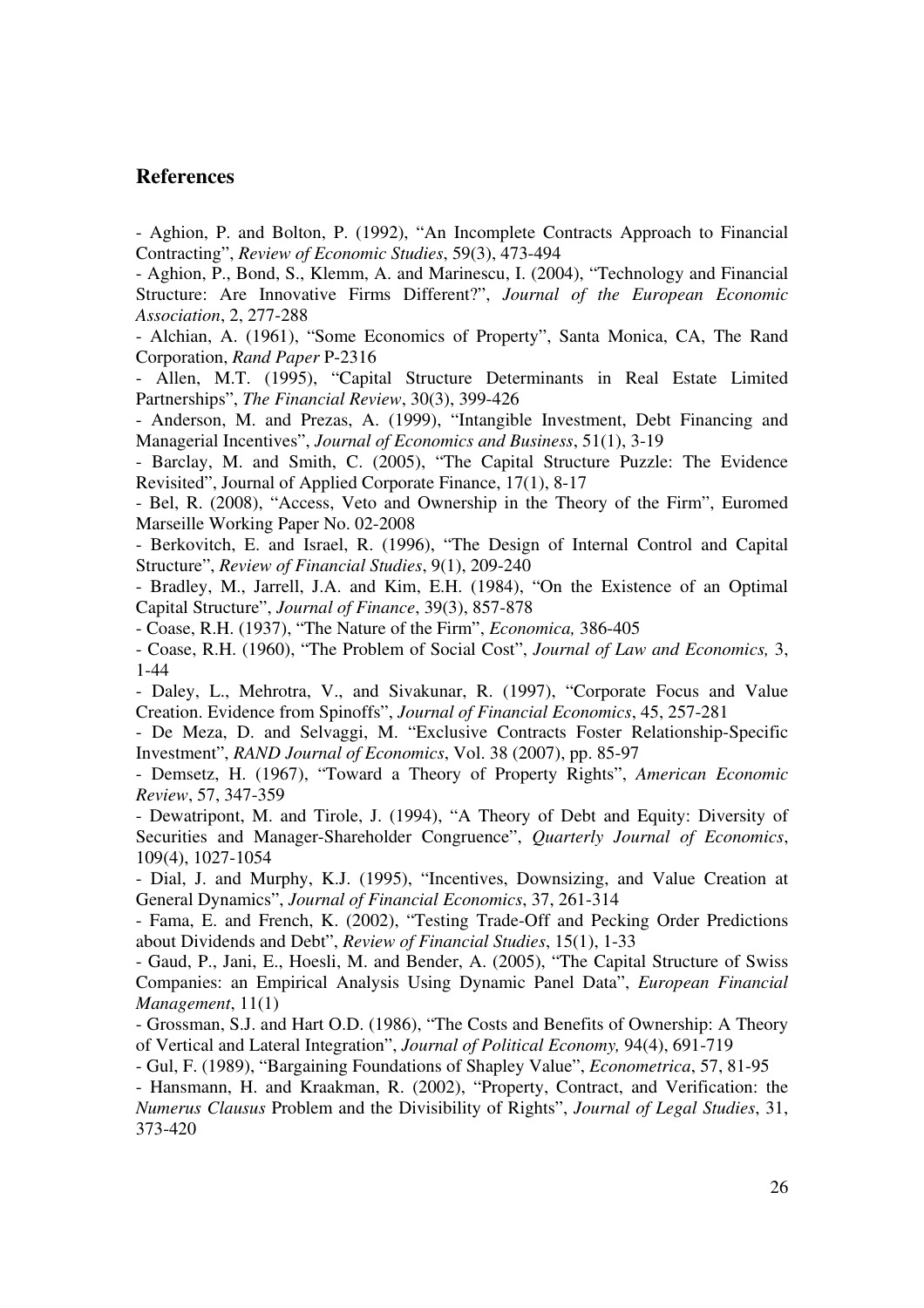- Harris, M. and Raviv, A. (1991), "The Theory of Capital Structure", *Journal of Finance*, 46(1), 297-355

- Hart, O. and Moore J. (1990), "Property Rights and the Nature of the Firm", *Journal of Political Economy*, 98(6), 1119-1158

- Hart, O. and Moore, J. (1990b), "A Theory of Corporate Financial Structure Based on the Seniority of Claims", working paper No 560, MIT, Department of Economics

- Hart, O. and Moore, J. (1994), "A Theory of Debt Based on the Inalienability of Human Capital", *Quarterly Journal of Economics*, 109(4), 841-879

- Hosono, K. (2003), "Growth Opportunities, Collateral and Debt Structure: the Case of the Japanese Machine Manufacturing Firms", *Japan and the World Economy*, 15, 275- 297

- Jensen, M. and Meckling, W. (1976), "Theory of the Firm: Managerial Behavior, Agency Costs, and Capital Structure", *Journal of Financial Economics*, 3, 305-360

- Jensen, M. (1986), "Agency Costs and Free Cash-Flow, Corporate Finance and Takeovers", American Economic Review, 76, 323-329

- Jiraporn, P. and Gleason, K. (2007), "Capital Structure, Shareholder Rights, and Corporate Governance", *Journal of Financial Research*, 30(1), 21-33

- Kale, J. and Shahrur, H. (2007), "Corporate Capital Structure and the Characteristics of Suppliers and Customers", *Journal of Financial Economics*, 83(2), 321-365

- Kaplan, S. N. and Strömberg, P. (2003), "Financial Contracting Theory Meets the Real World: an Empirical Analysis of Venture Capital Contracts", *Review of Economic Studies*, 70, 281-315

- Long, M. and Malitz, I. (1985), "Investment Patterns and Financial Leverage", in *Corporate Capital Structures in the United States*, 325-348, National Bureau of Economic Research Project Report series, Chicago and London, University of Chicago Press

- Lyandres, E. (2006), "Capital Structure and Interaction among Firms in Output Markets: Theory and Evidence", *Journal of Business*, 79(5), 2381-2421

- Mahrt-Smith, J. (2005), "The Interaction of Capital Structure and Ownership Structure", *Journal of Business*, 78(3), 787-815

- Modigliani, F. and Miller, M. H. (1958), "The Cost of Capital, Corporation Finance, and the Theory of Investment", *American Economic Review*, 48, 261-297

- Morellec, E. (2001), "Asset Liquidity, Capital Structure, and Secured Debt", *Journal of Financial Economics*, 61(2), 173-206

- Miao, J. (2005), "Optimal Capital Structure and Industry Dynamics", *Journal of Finance*, 60(6), 2621-2659

- Myers, S. C. (1984), "The Capital Structure Puzzle", *Journal of Finance*, 39(3), 575- 592

- Myers, S. C. (2001), "Capital Structure", *Journal of Economic Perspectives*, 15(2), 81- 102

- Ooi, J. (1999), "The Determinants of Capital Structure: Evidence on UK Property Companies", *Journal of Property Investment & Finance*, 17(5)

- Rajan, R. and Zingales, L. (1995), "What Do We Know About Capital Structure? Some Evidence from International Data", *Journal of Finance*, 50(5), 1421-1460

- Rajan, R. and Zingales, L. (1998), "Power in the Theory of the Firm", *Quarterly Journal of Economics*, 113(2), 387-432